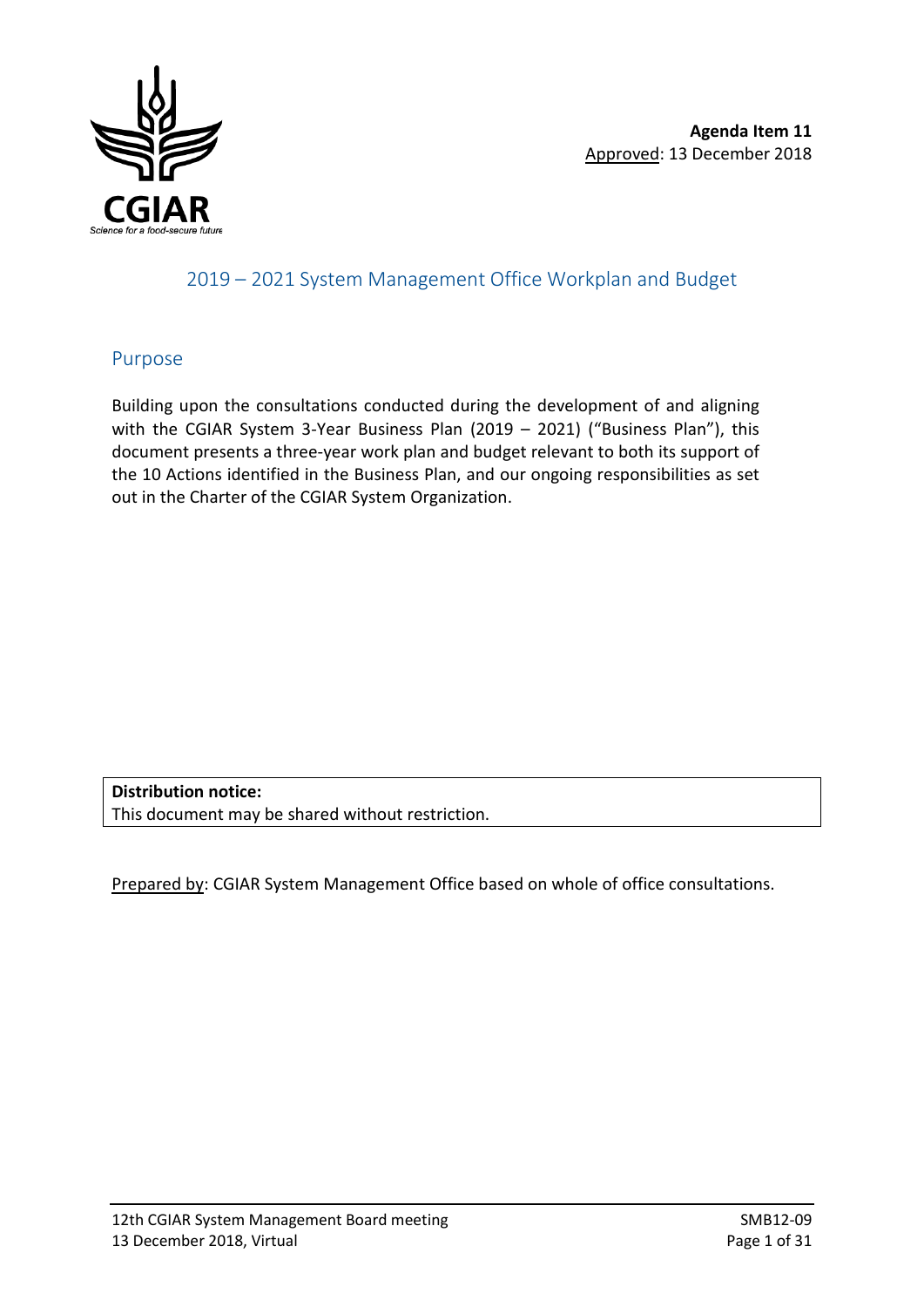# **Introduction**

1. This 2019 – 2021 System Management Office ("SMO") Workplan ("Workplan") and Budget is intended to be read and applied in association with the CGIAR System 3-Year Business Plan (2019-2021) ("Business Plan"). This Workplan presents Key Performance Indicators ("KPI") which will be used to track progress against the mix of priority actions, better 'housekeeping', and steps which need to be taken by the SMO to support Business Plan implementation in support of the CGIAR System. Workplans for SMO have hitherto been for 1 year – this is the first 3-year workplan, which will be reviewed and if needed updated on an annual basis during the Business Plan period.

## Section 1: Introduction to the System Management Office

- 2. Agreed in 2016, Article 11 of the Charter of the CGIAR System Organization ("Charter") identifies 38 specific responsibilities of the SMO, directed largely by the System Management Board ("SMB"). Many are focused on supporting overall improved alignment across the System.
- 3. Broadly grouped, these functions include:
	- Program support and reporting;
	- Advocacy and communications;
	- Organize/facilitate/support/draft papers and meetings for the SMB, System Council, General Assembly, Partnership Forum and related Standing Committees and ad hoc working groups;
	- Funder engagement and resource mobilization;
	- Finance/corporate services support; and
	- Coordinate development of strategic frameworks/policies/functional services.
- 4. As set out in SMO's 2017 and 2018 work plans, there are seven guiding principles which the SMO follows when executing its duties. These principles continue to be relevant into the 2019 – 2021 business cycle.
	- Focus on our mandate as outlined in the Charter and only do what cannot be done elsewhere, thereby supporting Center leadership;
	- Transparently enable, facilitate, and support System initiatives;
	- Be cost-efficient to lower the proportion of System Organization financial costs over the longer run;
	- Ensure ongoing consultation with key stakeholders to prioritize and manage demand to fit our capacity and budget;
	- Structure ourselves flexibly and responsively, recognizing the importance of innovation and the realities of change;
	- As a member of the System, co-own responsibility for minimizing System transaction costs; and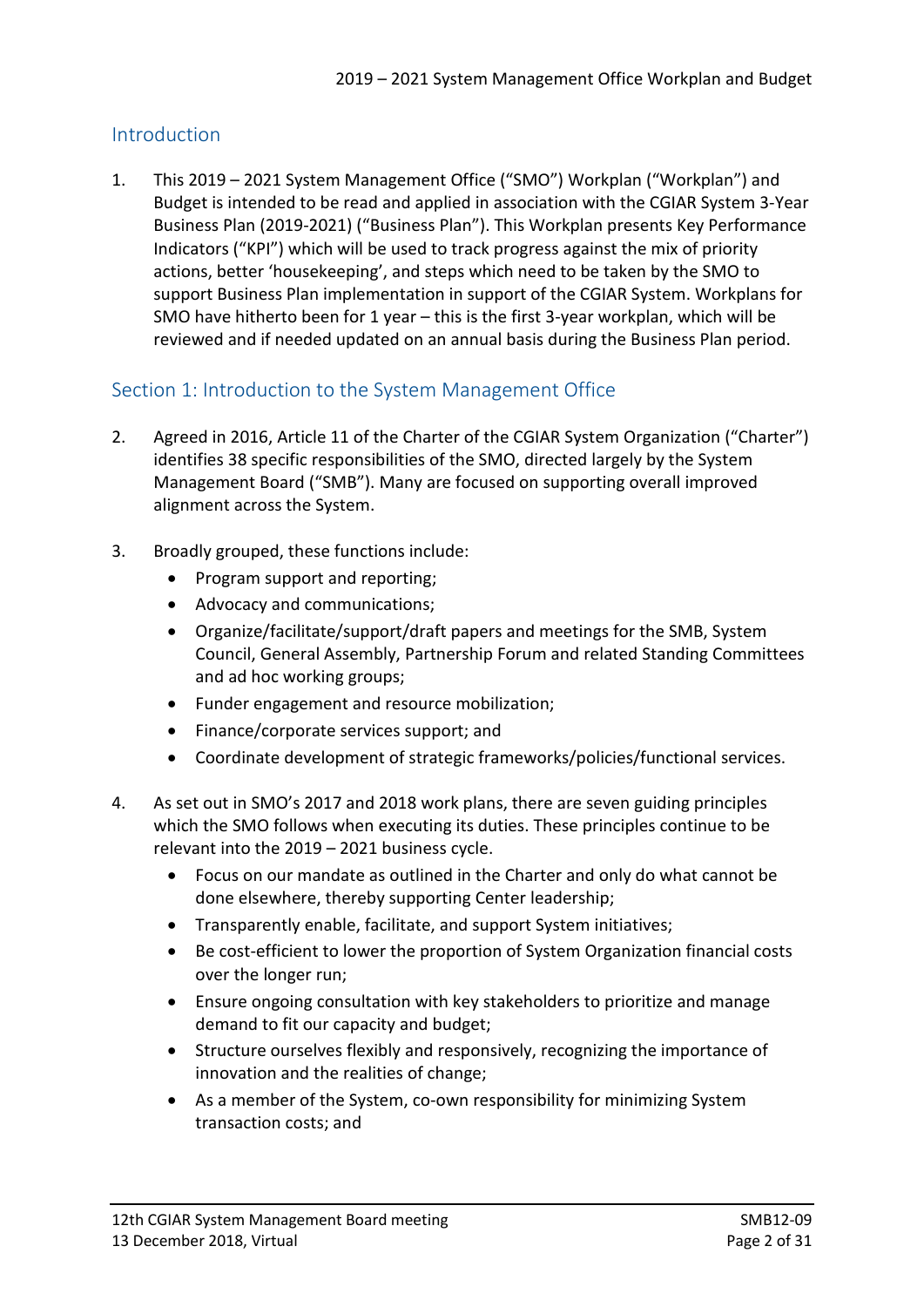- Manage talent within the SMO and ensure staffing brings a range of perspectives, gender, and nationalities.
- 5. The mandate and principles are key guideposts for the SMO as our work serves numerous stakeholders including:
	- CGIAR Research Centers ("CRP") and the SMB, its Standing Committees, and working groups;
	- Funders and the System Council, its Standing Committees and working groups;
	- CRP management and science leaders;
	- Communities of Practice;
	- The Trustee of the CGIAR Trust Fund;
	- The System's advisory bodies the new Independent Science for Development Council, the Standing Panel on Impact Assessment and the CGIAR Advisory Services Shared Secretariat, and the CGIAR System Internal Audit Function; and
	- Various others largely indirectly and as conduit to Centers including NARS, private sector stakeholders, government officials, multilateral, and regional bodies.
- 6. The structure of the office is described below, and a current list of staff position is found at [Annex 4.](#page-28-0)



# Section 2: SMO's 2018 Performance (status as of 30 November 2018)

7. In 2018 SMO contributed to many System-wide successes. The November System Council was a high point of achievement on many fronts, notably: a major whole of System effort to produce a strong business plan, a 2017 Performance Report described by key Council members as a step-change in system reporting, a beta performance dashboard that met many Funder's long-awaited requests for more information, strong support for a 3-year FINPLAN with various improvements in our funding model, a commitment to elevate gender equality in research into a broader 'CGIAR Platform', a breeding initiative that met with general support, and encouraging indications from Funders on the forward level of financial support for the Business Plan period.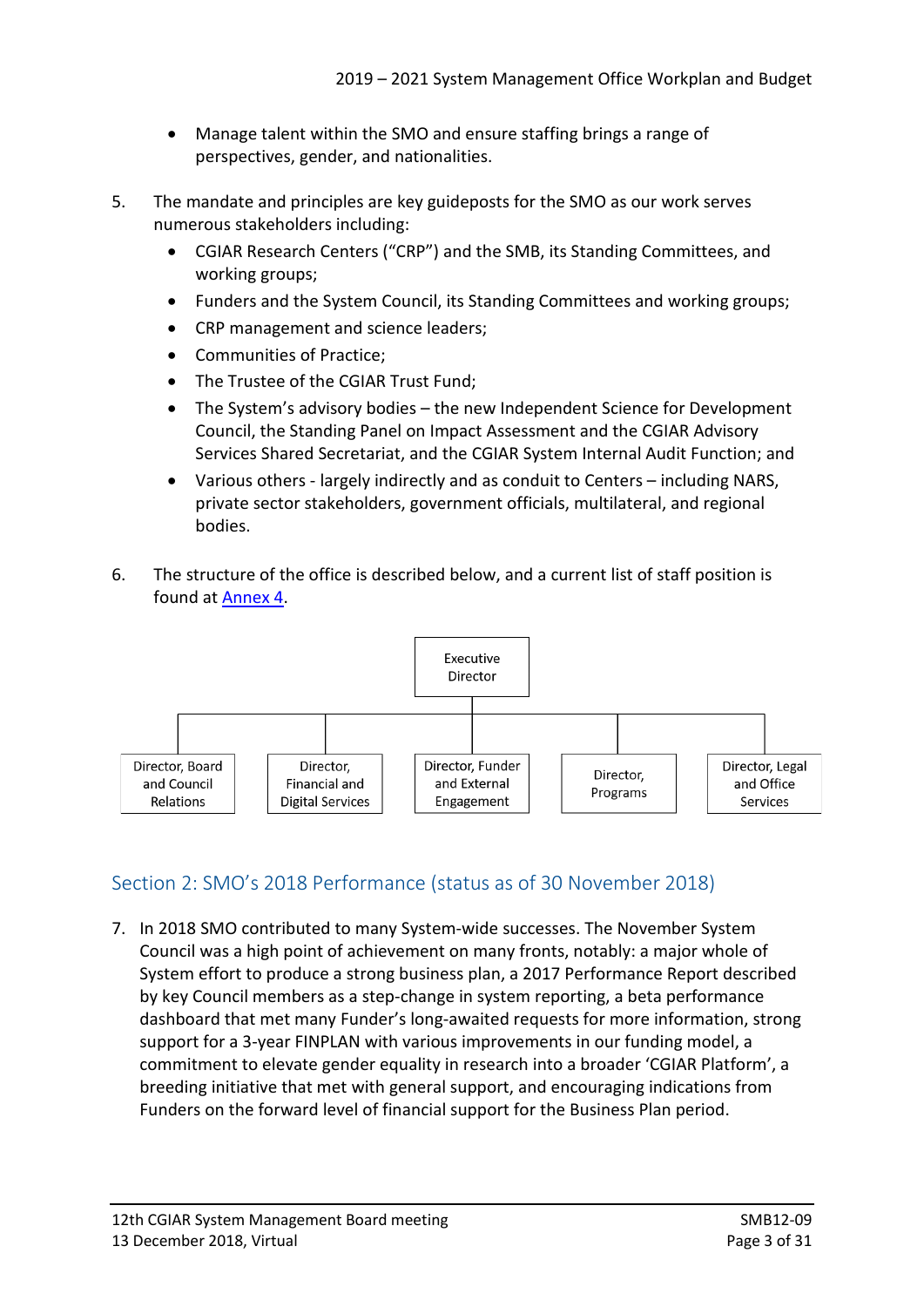8. Other notable contributions from SMO so far in 2018 include: the System's timely and transparent reporting of financial irregularities reported in 2018 (described by one major Funder as "night and day" compared to the handling of a previous major event some years ago), a new CGIAR website, a multi-layered fundraising, and communications efforts yielding a likely increase in W1/2 funding for the first time in several years.

|                      | 2018 SMO Key Performance Indicators                                                                                                                 |
|----------------------|-----------------------------------------------------------------------------------------------------------------------------------------------------|
| <b>Ongoing work</b>  |                                                                                                                                                     |
|                      | Coordinate major system-wide fundraising and communications and<br>1.<br>branding efforts                                                           |
|                      | Support effective system-wide financial management systems and processes;<br>2.<br>provide effective CGIAR System Organization financial management |
| $\bullet$            | Support continuing evolution of research portfolio to optimize performance<br>3.                                                                    |
| $\bullet$            | Manage System Council, System Management Board, committees and<br>4.<br><b>General Assembly business</b>                                            |
|                      | 5.<br>Manage all legal, intellectual assets, HR, site administration and protocol<br>matters involving or affecting the Organization                |
| <b>Special tasks</b> |                                                                                                                                                     |
|                      | Design a multi-year CGIAR business cycle plan<br>6.                                                                                                 |
|                      | Revamp the CGIAR website as a strategic information tool<br>7.                                                                                      |
| $\bullet$            | 8.<br>Implement the Portfolio Allocation Strategy                                                                                                   |
| $\bullet$            | Pilot a 'CGIAR Performance Report' - integrating finance, performance and<br>9.<br>intellectual assets data                                         |
| $\bullet$            | 10. Deliver interoperable Results dashboards and information tools                                                                                  |
|                      | 11. Facilitate strategic portfolio amendments (e.g. special breeding initiative)                                                                    |
|                      | 12. Host a System Council ++ event in November to launch new business cycle<br>with potential funder event Revised during the year <sup>1</sup> .   |

#### **Table 1: Self-Assessment of Progress against 2018 SMO KPIs**

Se[e Annex 1](#page-12-0) for a more detailed self-review of progress against 2018 sub-KPIs and [Annex 2](#page-15-0) for 2017 SMO Key Performance Indicators.

<span id="page-3-0"></span> <sup>1</sup> No System Council ++ event was planned for the November 'launch' of the Business Plan; however, the approval of the Business Plan took place at SC7, with number of side events taking place during the week to enable engagement with Funders and SC members on elements of the Business Plan. The attendance of a global leader- in the form of Mr. Bill Gates- was secured for the SC7 meeting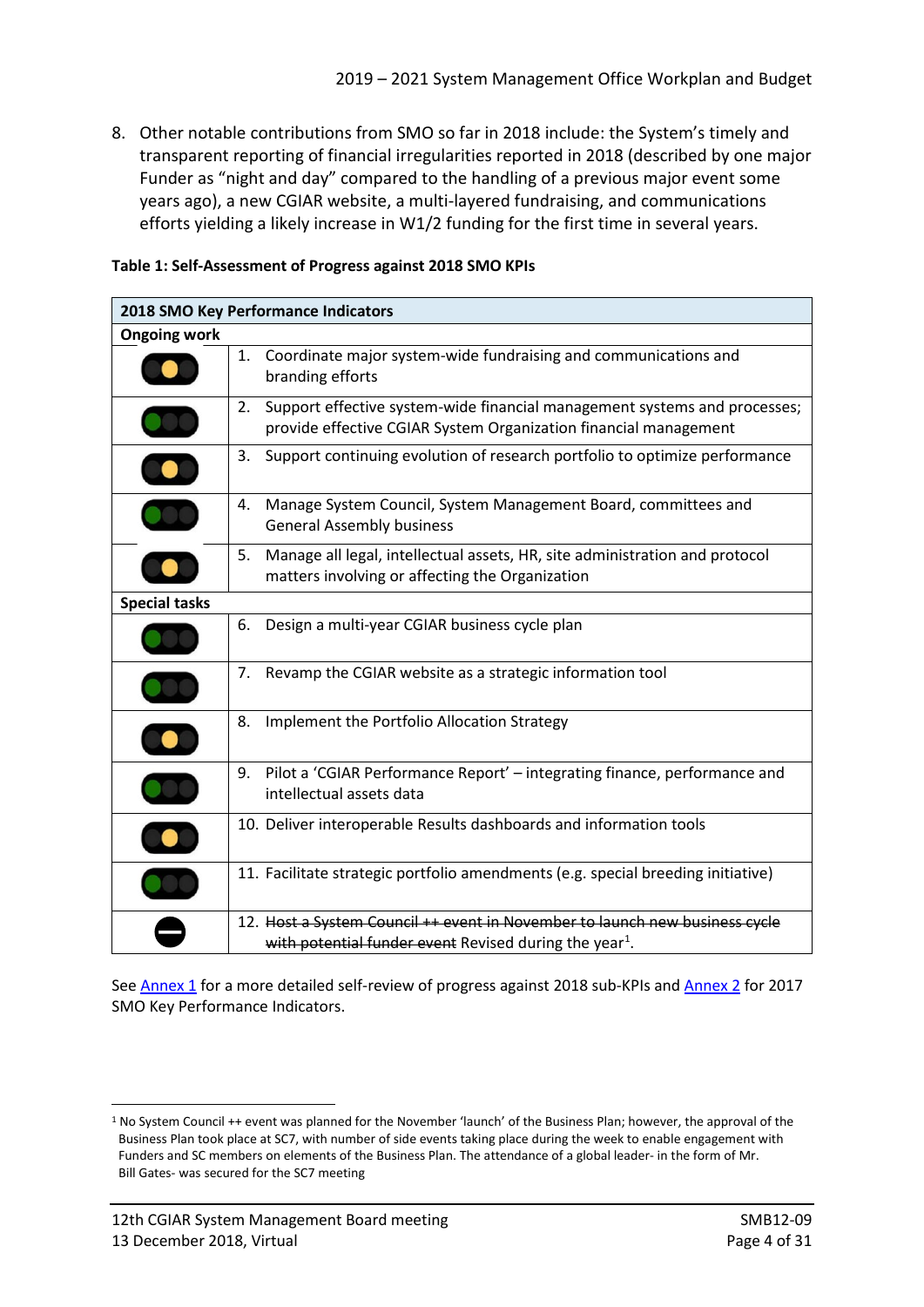# Section 3: The 2019 – 2021 Workplan

### **Proposed 2019-2021 activities**

- 9. SMO's 2019-2021 KPIs match the high ambition in which 2018 ended. The Business Plan outlines significant areas of work that fall within the scope of SMO's expected contributions, for example supporting: the 2030 Plan (including new portfolio), establishment of the CGIAR Rome Hub, deployment and further enhancement of the new performance dashboard and program performance management standards, ongoing resource mobilization, policy development, and partnership development.
- 10. The following SMO KPI summary describes various 'steady state' managerial functions (e.g. financial reporting) and specific activities aligned directly with the Business Plan (e.g. supporting development of a Gender and Diversity Framework). Annex 3 contains a full description of the KPIs along with measurement of success indicators.

### **Table 2: Summary 2019-2021 SMO KPIs**

#### Table 2a: KPIs aligned with the Business Plan

| <b>KPIs aligned with the Business Plan</b>                                         | <b>Business Plan</b> |
|------------------------------------------------------------------------------------|----------------------|
|                                                                                    | <b>Action Number</b> |
| Successful implementation of the CGIAR portfolio over the business plan period     | Action 1.1           |
| Creation/elevation of Gender Equality Platform                                     | Action 1.2           |
| Foundation established for CGIAR Digital Extension Services                        | Action 1.3           |
| Deepen the portfolio through new thematic strategies and initiatives               | Action 1.3           |
| Increased volume of pooled W1/W2 funding from new or lapsed funders (bilateral,    | Action 2.1           |
| multilateral, foundation and private sector)                                       |                      |
| Financial Guidelines on Indirect Costs and Financial Indicators Approved by SMB    | Action 2.2           |
| Office support and services are delivered efficiently                              | Action 2.3           |
| Reconciliation of System Council seat extended to end of 2020                      | Action 2.4           |
| The agreement by CGIAR's Funders on how the allocation of System Council 'Funder'  | Action 2.4           |
| voting member seats is effectively coordinated                                     |                      |
| CGIAR program results performance enabled                                          | Action 3             |
| Successful implementation of a 12-Point Program Performance Management             | Action 3.1           |
| Framework                                                                          |                      |
| Successful implementation of Program Performance Standards                         | Action 3.2           |
| Development of a CGIAR People Management Strategy                                  | Action 4.1           |
| Common policies that deliver a stronger ethical framework for the CGIAR System are | Action 4.2           |
| adopted based on broad support by the governing entities of the System             |                      |
| Common CGIAR safeguarding policies, guidelines, and tools are adopted System-wide  | Action 4.2           |
| Development of a CGIAR Gender Equality, Diversity, and Inclusion Framework         | Action 4.3           |
| Design, development, and release of a System-wide Financial Reporting Dashboard    | Action 5.2           |
| System-wide collaboration capabilities are improved through improvement of tools   | Action 6             |
| Deepened collaboration with private sector                                         | Action 6.2           |
| Creation of new multilateral development bank (MDB) cooperation platform(s)        | Action 6.3           |
| System Management Office presence as part of a Rome office is established          | Action 6.4           |
| HR support provided to the establishment of the Rome office and CGIAR Advisory     | Action 6.4           |
| <b>Services Shared Secretariat</b>                                                 |                      |
| CGIAR and SMO Information Security aligned with international standards and        | Action 7.2           |
| practices                                                                          |                      |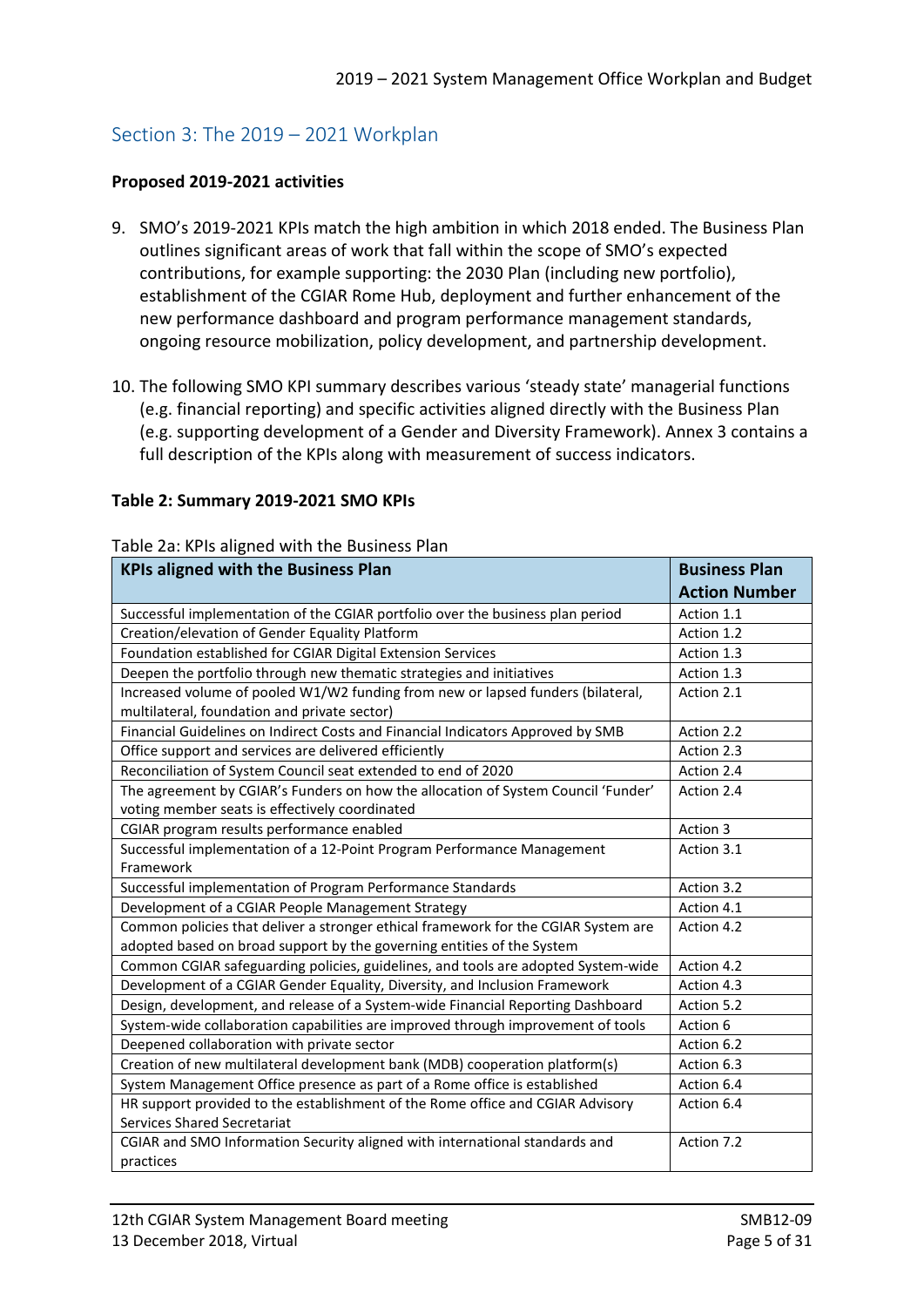| <b>KPIs aligned with the Business Plan</b>                                                           | <b>Business Plan</b>  |
|------------------------------------------------------------------------------------------------------|-----------------------|
|                                                                                                      | <b>Action Number</b>  |
| Opportunity and risk management is embedded into System and System Organization                      | Action 7.2            |
| operations                                                                                           |                       |
| Provide effective secretariat support to the Center Audit Committee Chairs be to                     | Action 7.4            |
| effective stewards of activities to enhance cross-System internal controls                           |                       |
| High-quality independent advisory services effectively aligned into System decision<br>making        | Action 8              |
| Fully implemented 2018-2019 System-wide resource mobilization action plan                            | Action 9.2            |
| CGIAR's Partnership Forum contributes meaningful input into the delivery of an<br>agreed '2030 Plan' | Action 10.1           |
| Development and approval of 2030 Plan focused on programming, funding, and                           | Action 10.1           |
| impact                                                                                               |                       |
| Facilitate the development of a new portfolio as a contribution to the 2030 plan                     | Action 10.1           |
| Cross-cutting KPIs                                                                                   |                       |
| CGIAR's governing bodies and convening bodies have been effectively supported to                     | Actions 1.2, 4.3      |
| strengthen and make more visible CGIAR's gender equality in its research and its                     |                       |
| workplaces                                                                                           |                       |
| Proactively implemented combined assurance model for System risks/opportunities                      | Actions 7.1, 7.3      |
| Successful design and implementation of a 'Gender, Diversity, and Inclusion                          | Actions 1.2, 4.3      |
| Framework' and gender equality CGIAR Research Platform                                               |                       |
| System-wide ethical and risk management frameworks and systems are successfully                      | Actions 4.2, 7.2, 7.4 |
| implemented                                                                                          |                       |
| Increased volume of pooled W1/W2 funding from current funders (bilateral,                            | Actions 2.1, 5.1      |
| multilateral and foundation)                                                                         |                       |
| Increased collaboration on System-wide communication initiatives to support                          | Actions 2.1, 6.2, 9.1 |
| resource mobilization resulting in increased W1/W2 funding and raising CGIAR brand                   |                       |
| profile                                                                                              |                       |

### Table 2b: Steady-state KPIs

|    | <b>Steady-state KPIs</b>                                                                                 |
|----|----------------------------------------------------------------------------------------------------------|
| 1. | The System Council, as one of the governing bodies of the CGIAR System, is managed effectively and       |
|    | transparently                                                                                            |
| 2. | The System Management Board, as one of the governing bodies of the CGIAR System, is managed              |
|    | effectively and transparently                                                                            |
| 3. | The General Assembly of the Centers is effectively supported to be a forum for Centers to engage on      |
|    | matters related to the CGIAR System and CGIAR System organization                                        |
| 4. | Other units' capacity to deliver support to governing bodies is improved                                 |
| 5. | On time implementation of management accepted internal audit assurance and advisory engagements          |
| 6. | Robust management of external assessments and reviews (e.g.: MOPAN and BMGF)                             |
| 7. | System and System Organization frameworks, policies, and other related documents are fit for purpose     |
| 8. | System Management Office strategy and business planning is achieved efficiently, accurately, and in a    |
|    | timely way                                                                                               |
| 9. | Successful implementation the 2019 FinPlan                                                               |
|    | 10. FINPLAN updated on a regular basis with accurate information                                         |
|    | 11. Increased efficiency in end of quarter and end of year process for SMO Finances                      |
|    | 12. Value of CGIAR Core Services Infrastructure improved                                                 |
|    | 13. OCS return on investment improved for the System Organization                                        |
|    | 14. Deliver System Organization Data and BI initiatives as well as other software requirements as needed |
|    | 15. Keep the lights on - System Organization IT operations                                               |
|    | 16. Ensure competition in procurement process                                                            |
|    | 17. Maintenance of a functional and safe work environment                                                |
|    | 18. System Organization's actions are consistent with its headquarters' agreement                        |
|    |                                                                                                          |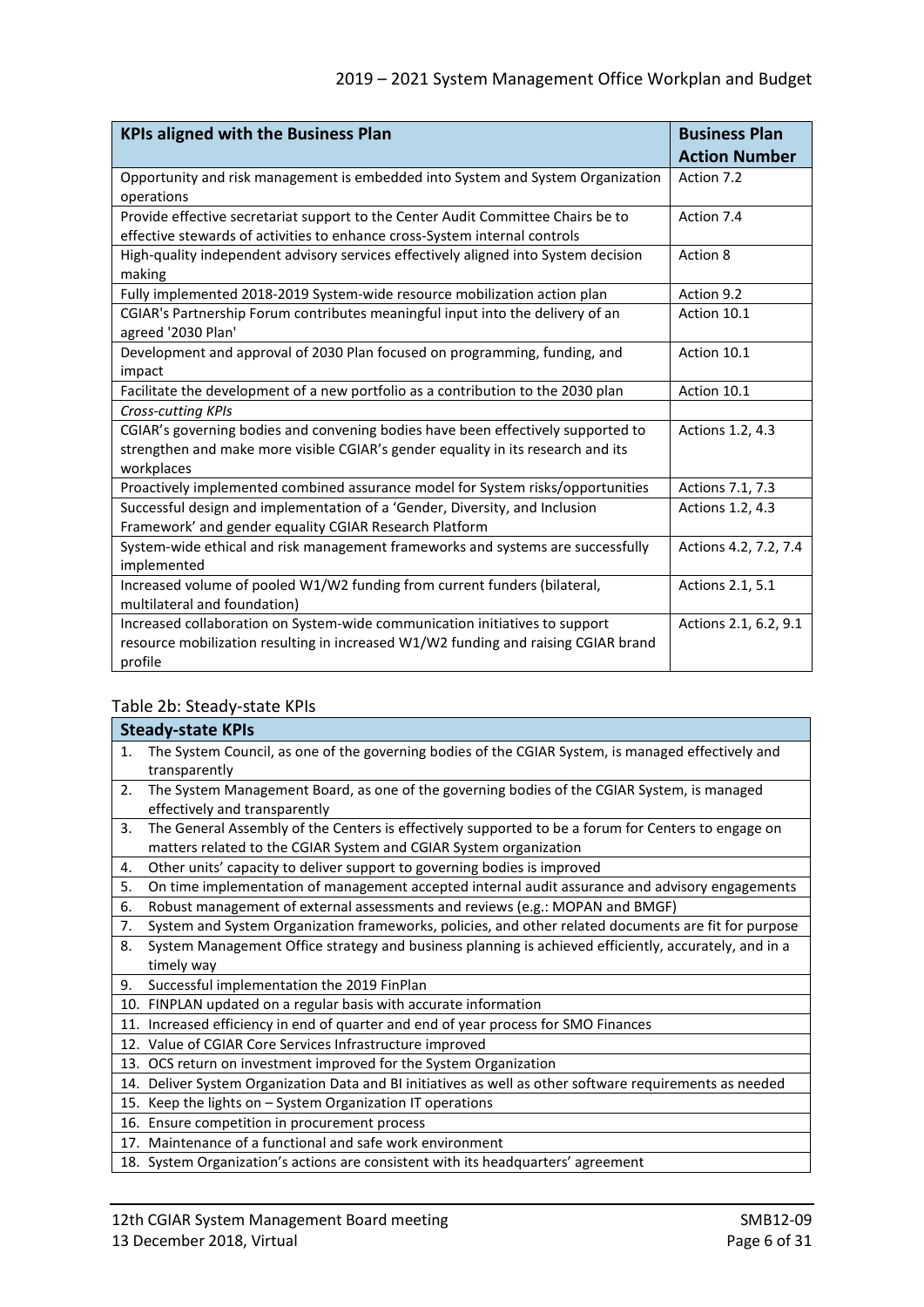| <b>Steady-state KPIs</b>                                                       |
|--------------------------------------------------------------------------------|
| 19. Staff are provided safety and security support                             |
| 20. System Organization HR operational capacity and efficiency is strengthened |
| 21. System Organization HR is strengthened                                     |
| 22. System Organization decisions and actions have a sound legal basis         |
| 23. CGIAR Research Portfolio is monitored and adjusted as needed               |
| 24. Strong and collaborative Science Community                                 |

### **Opportunities and Risks**

- 11. SMO's mandate came into being in mid-2016 and the office is still undergoing substantial changes and building from the original Consortium Office role and composition. With about 2-years of operations, this is a useful moment to reflect on progress and opportunities for improvement.
- 12. SMO faces a huge opportunity to help drive the continued upwards trajectory of the CGIAR System over the course of the Business Plan period by supporting the clear and ambitious work agenda that it sets out. The proposed KPIs are calibrated to meet this opportunity.
- 13. Matching the high level of opportunity, SMO faces many risks some inherited, some new. Many risks faced by the CGIAR as a whole (as set out in the [suite of CGIAR System](https://www.cgiar.org/how-we-work/accountability/legal-documents/)  [risk management documents\)](https://www.cgiar.org/how-we-work/accountability/legal-documents/) are also borne by the SMO. In addition, SMO faces risks associated with the level of buy-in and support from Funders to 'the System' (including in the level of Windows 1 and 2), and its level of trust, support and engagement from Centers.
- 14. Building the SMO is still a work in progress. As a relatively new and small office, and in a global environment of heightened compliance, SMO faces substantial internal challenges associated with the adequacy of its internal capacity, policies, processes, and office systems. Key operational risks include:
	- a. A growing workload with staff already working beyond full capacity and an over reliance on long term consultant use for delivery of steady state tasks.
	- b. A relatively new workforce during a period of significant previous and ongoing planned staff turnover – including a transition in SMO's Management Team with one new Director in 2018 (Finance) and one starting 1 February 2019 (Programs); and
	- c. Uncoordinated delivery due to inconsistent internal policies and guidelines and reliance on "low-tech" solutions.
- 15. Table 3 below estimates the potential intensity of additional efforts required from SMO to support achievement of various business plan actions: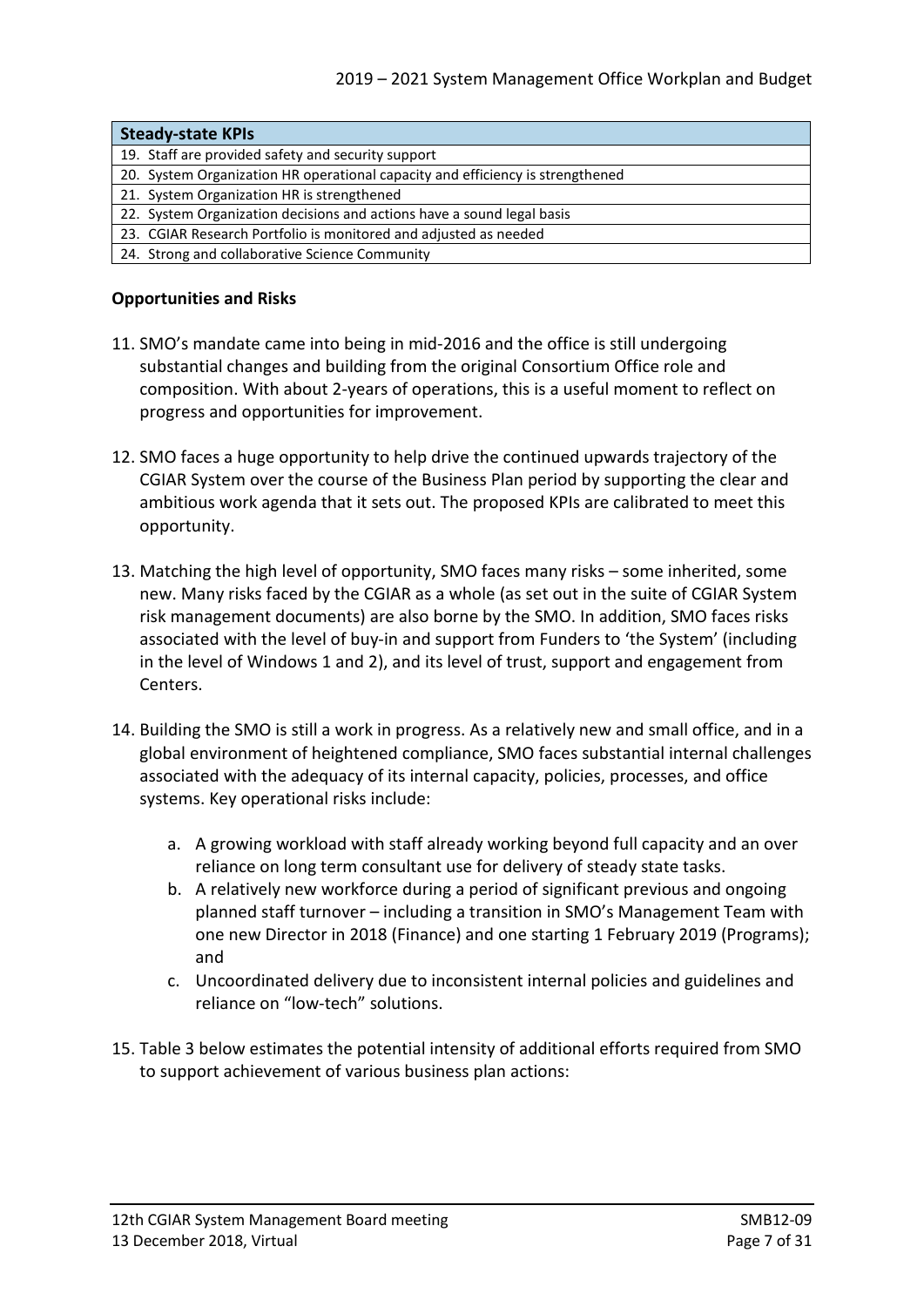| <b>Moderate extra work</b> |                                          | <b>High extra work</b>                                                             | <b>Intense extra work</b> |                                      |
|----------------------------|------------------------------------------|------------------------------------------------------------------------------------|---------------------------|--------------------------------------|
| <b>ACTION</b>              | <b>DESCRIPTION</b>                       |                                                                                    |                           | <b>Intensity</b><br>of extra<br>work |
| <b>ACTION 1:</b>           |                                          | Implement and enhance the portfolio of CRPs and Platforms                          |                           |                                      |
| 1.1.                       |                                          | Successfully implement the CGIAR portfolio over the business plan period           |                           |                                      |
| 1.2.                       |                                          | Elevate new Gender Equality to a new CGIAR Research Platform                       |                           |                                      |
| 1.3.                       |                                          | Deepen the portfolio through new thematic strategies and initiatives               |                           |                                      |
| <b>ACTION 2:</b>           |                                          | <b>Create Financial Sustainability and Growth in CGIAR</b>                         |                           |                                      |
| 2.1.                       |                                          | Agree ambitious targets for funding volume and quality                             |                           |                                      |
| 2.2.                       | Implement the 2019-2021 FINPLAN          |                                                                                    |                           |                                      |
| 2.3.                       | Meet minimum overhead costs              |                                                                                    |                           |                                      |
| 2.3.                       |                                          | Extend reconciliation of System Council Funder seating to end-2020                 |                           |                                      |
| <b>ACTION 3:</b>           |                                          | Strengthen program performance management                                          |                           |                                      |
| 3.1.                       |                                          | Implement a 12-Point Program Performance Management Framework                      |                           |                                      |
| 3.2.                       |                                          | Implement Program Performance Management Standards for 2019                        |                           |                                      |
| <b>ACTION 4:</b>           | Improve people management                |                                                                                    |                           |                                      |
| 4.1.                       |                                          | Develop a CGIAR People Management Strategy                                         |                           |                                      |
| 4.2.                       |                                          | Reinforce and strengthen our shared ethical frameworks and practices               |                           |                                      |
| 4.3.                       |                                          | Design and implement a 'Gender, Diversity and Inclusion Framework'                 |                           |                                      |
| <b>ACTION 5:</b>           | <b>Pursue new cross-Center alliances</b> |                                                                                    |                           |                                      |
| 5.1.                       |                                          | Attract additional funding in support of Center alliances                          |                           |                                      |
| 5.2.                       |                                          | Explore priority shared services opportunities between Centers                     |                           |                                      |
| <b>ACTION 6:</b>           |                                          | <b>Enhance collaboration with delivery partners</b>                                |                           |                                      |
| 6.1.                       |                                          | Implement a new country collaboration strategy                                     |                           |                                      |
| 6.2.                       | Deepen private sector collaboration      |                                                                                    |                           |                                      |
| 6.3.                       |                                          | Establish new Multilateral Development Bank cooperation platforms                  |                           |                                      |
| 6.4.                       | Set up a CGIAR Rome-hub                  |                                                                                    |                           |                                      |
| <b>ACTION 7:</b>           | Align and enhance assurance systems      |                                                                                    |                           |                                      |
| 7.1.                       |                                          | Increase coordination and information sharing between assurance providers          |                           |                                      |
| 7.2.                       | Evolve our risk management maturity      |                                                                                    |                           |                                      |
| 7.3.                       |                                          | Evolve capacity to increase the value of internal audit                            |                           |                                      |
| 7.4.                       |                                          | Harmonize cross-System internal controls frameworks for shared risks               |                           |                                      |
| <b>ACTION 8:</b>           |                                          | Align high-quality independent advisory services into System-level decision-making |                           |                                      |
| 8.1.                       |                                          | Implement System Council decision on advisory services                             |                           |                                      |
| 8.2.                       |                                          | Implement Council-agreed workplan of the Advisory Services Shared Secretariat      |                           |                                      |
| <b>ACTION 9:</b>           |                                          | Collaborate on shared resource mobilization and communication                      |                           |                                      |
| 9.1.                       |                                          | Develop and implement a System-wide marketing and communications strategy          |                           |                                      |
| 9.2.                       |                                          | Implement a System-wide resource mobilization action plan                          |                           |                                      |
| <b>ACTION 10</b>           | Prepare a longer-term plan               |                                                                                    |                           |                                      |
| 10.1.                      | Develop a 2030 Plan                      |                                                                                    |                           |                                      |

## **Table 3: Intensity of Extra work to support Business Plan actions**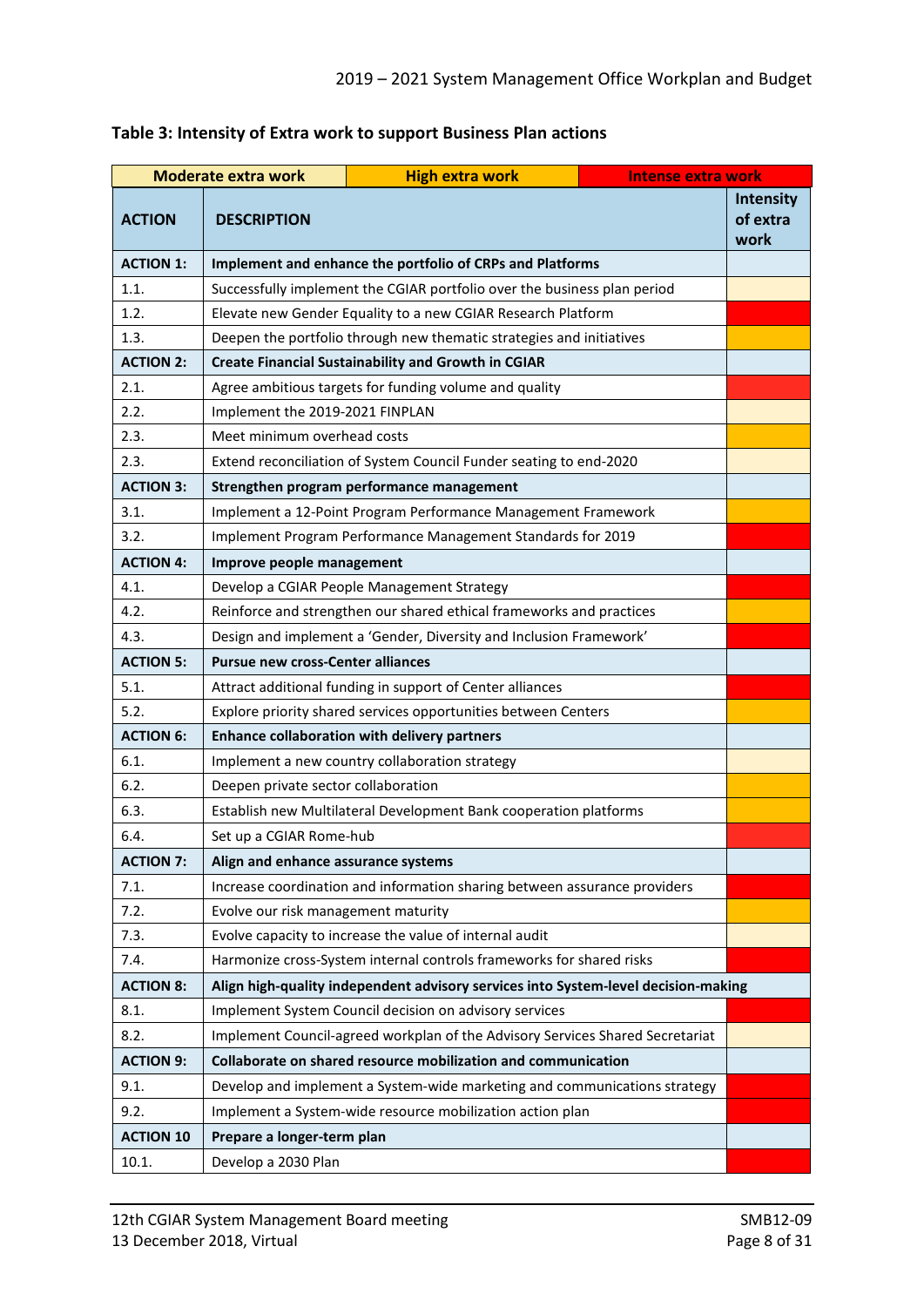### **Five Directions for SMO strengthening over 2019-2021**

- 16. As its operational context evolves, SMO must continually innovate and develop to be more effective, efficient and impactful. To achieve this, five lines of development will be pursued:
	- a. **Strengthen SMO operational capacity** this includes filling identified gaps in staffing (see paragraph [17](#page-8-0) below), improving accountability and transparency, strengthening communication within the SMO and coordination with the Centers, and ensuring proper documentation including policies, processes, and tools are in place.
	- b. **Improve opportunity and risk management** by building on the System-wide risk management framework to adopt a System Organization risk management policy and tailored risk appetite statement, and actively managing opportunities and risk across all lines of SMO's work. As for CGIAR Centers, our goal is to grow our risk management maturity, with the aspiration to work towards "Managed" over the longer term<sup>[2](#page-8-1)</sup>
	- c. **Greater use of automation/technology tools**  with a focus on OCS for finance, procurement, and HR; MIS tools to demonstrate program impact; CRM tools to support collaboration; a more dynamic SMO intranet, and greater use of internal monitoring dashboards
	- d. **Build a culture of creativity, collaboration, and compliance an informed,** trained, engaged and enabled staff to improve efficiency and impact
	- e. **Deepen collaboration**  with Centers, Funders, key delivery partners, System Advisory Services and others, including through supporting the development of the CGIAR Rome Hub

### **Staff and Financial Resourcing for 2019 - 2021**

- 17. Excluding personnel hosted for other functions<sup>3</sup>, currently, the SMO has 34 full time equivalent (FTE) positions composed of 31 current FTEs and three FTE positions under recruitment (Deputy Director, Board and Council Relations; Deputy Director, Funder and External Engagement; Senior Manager, Results and Program Performance). See a staff list at [Annex](#page-28-0) 4.
- <span id="page-8-0"></span>18. Even with the planned further efficiency improvements set out above, SMO is undercapacity to achieve the already prioritized set of actions in the Business Plan where we have responsibility to deliver. The proposed budget set out in table 5 below is intended to cover an expansion of capacity over the Business Plan period. This includes:

<span id="page-8-1"></span><sup>&</sup>lt;sup>2</sup> Based on the Risk [Management](https://www.cgiar.org/wp/wp-content/uploads/2018/07/CGIAR-System_Risk-Mgmt-Guidelines-APPROVED.pdf) Guidelines of the CGIAR System

<span id="page-8-2"></span><sup>&</sup>lt;sup>3</sup> Staff for the Big Data in Agriculture Platform; French 4pour1000 initiative; CGIAR System Internal Audit Function, and CGIAR System Internal Audit Support Service. This figure also excludes Funder secondees (1 currently).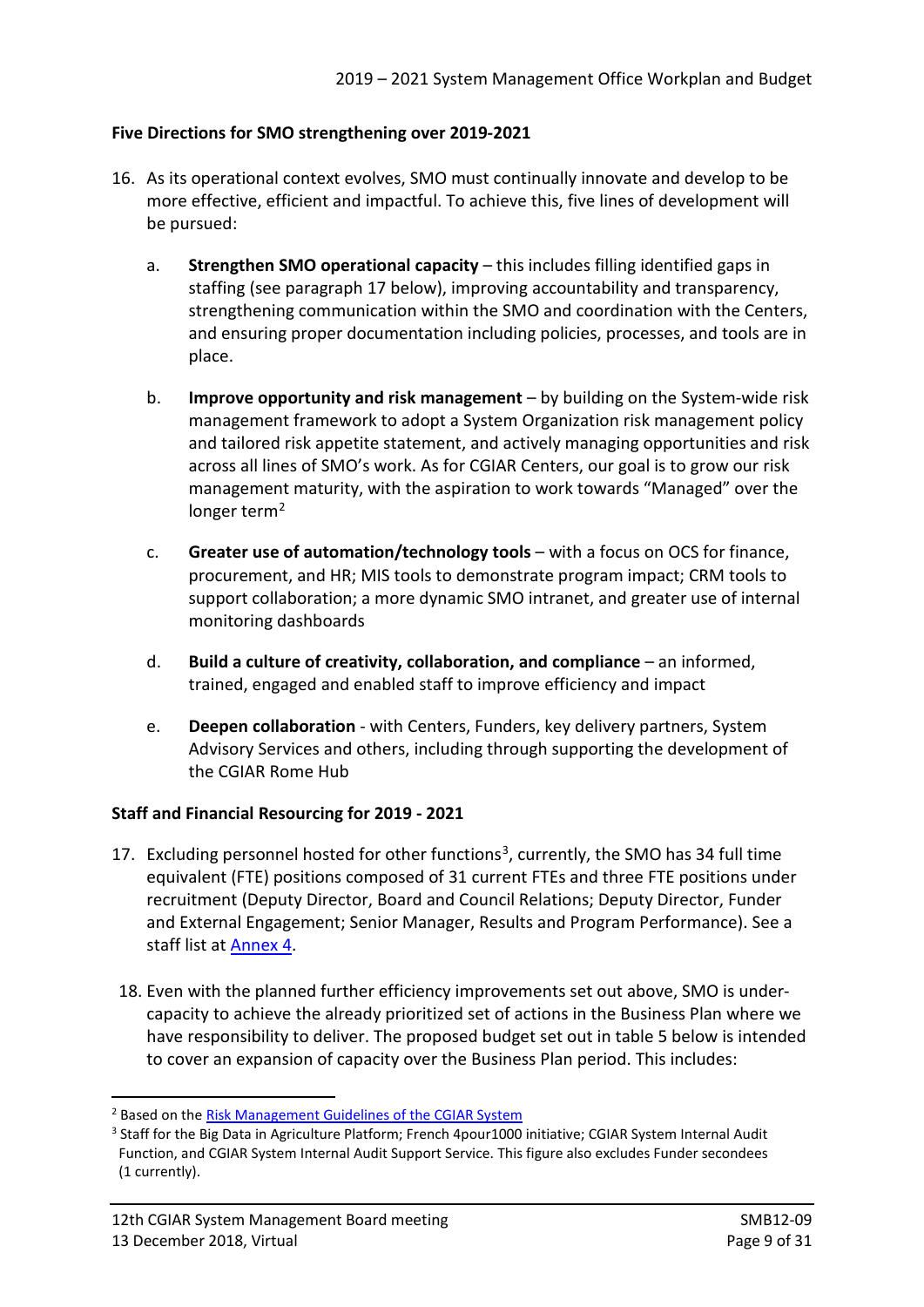- ED support: A Manager-level position (to support coordination of cross-cutting and special projects within the SMO and externally coordinate on relevant projects with Centers)
- Funder and External Engagement: An additional mid-level staff to focus on resource mobilization
- Program Performance: A Senior Social Scientist position to add this much needed skill base to team
- Legal and Office Services: A manager-level position focusing on ethics and risk to support the better coordination and reporting of our shared risks and events to Funders in a manner that continues to build confidence that the Centers and System Organization's shared risk-management approach provides adequate assurance
- 19. Additional areas of identified capacity that are planned for include an SMB decision for a two-year engagement of a CGIAR Gender, Diversity, and Inclusion Business Partner<sup>[4](#page-9-0)</sup>, an additional consultant or staff-sharing support (potentially buying some time from a Center-based capacity) on intellectual property and private sector engagement, and two additional support staff to provide Rome-based support for Shared Advisory Services Secretariat (to be financed, if approved, by the Advisory Services Shared Secretariat budget line as a System Council budget group expenditure and not from the SMO budget line).
- 20. It is planned for the following positions will initially deploy to the SMO Rome office progressively throughout 2019, noting that there may need to be flexibility on those roles over time (e.g. re-consider at start of 2020):
	- Director, Board and Council Relations (to ensure effective colocation with the advisory services, and support Rome office establishment)
	- Manager, Board and Council Relations (SIMEC Secretariat support in linkages to evaluations and impact assessment work)
	- Deputy Director, Funder and External Engagement (Funder and Center engagement - *under recruitment as noted above*)
	- Manager, Results and Program Performance (Links to impact assessment, evaluations – *under recruitment as noted above*)
	- Senior Associate, Business Analysis, Finance and IT (Marlo engagement, already Rome based)
	- In addition, and if approved, additional finance and administrative support personnel to Advisory Services Shared Secretariat as described above

 $\overline{\phantom{a}}$ 

<span id="page-9-0"></span> $4$  Agreed during SMB11 as a role that can provide additional capacity to Centers to support the development and implementation of: a Gender, Diversity, and Inclusion Framework; a CGIAR People Strategy; and the rollout of relevant policies around being best-in-class employers, such as on safeguarding, anti-bullying, and preventing harassment.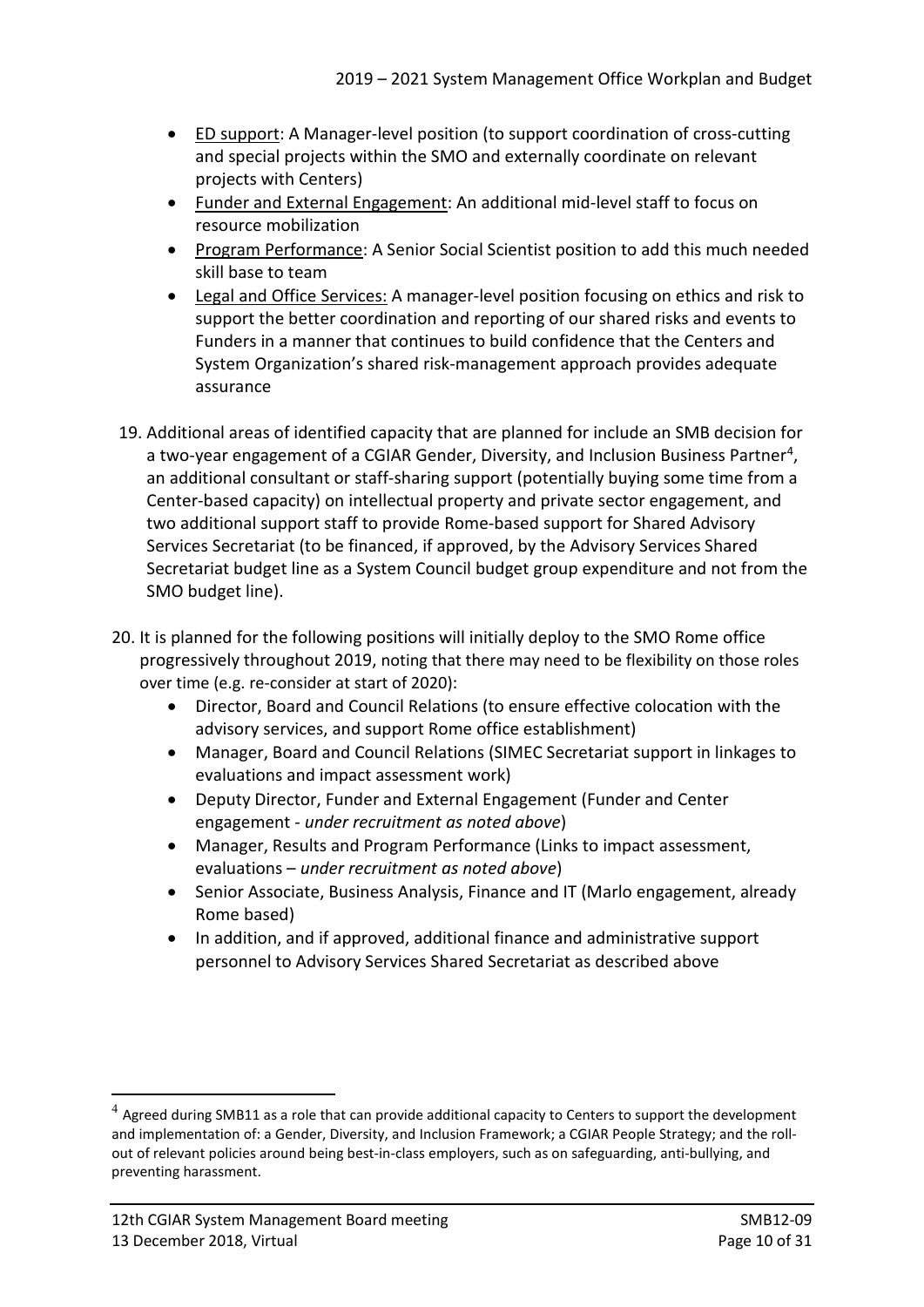| Year                             | <b>HQ Montpellier</b> | Rome Office | ่วther |
|----------------------------------|-----------------------|-------------|--------|
| 2018 (Current as of 30 November) |                       |             |        |
| 2019                             |                       |             |        |

**Table 4: Proposed staff by location** (this table does not include hosted or seconded individuals)

### **Table 5: 2019-2021 System Management Office proposed budget envelopes**

|                                           | 2019      | 2020      | 2021      |
|-------------------------------------------|-----------|-----------|-----------|
|                                           | \$        | \$        | \$        |
| <b>Revenue Sources</b>                    |           |           |           |
| Internal tax                              | 214,222   | 220,649   | 227,269   |
| <b>Grant Revenue</b>                      | 58,008    | 41,208    | 42,444    |
| <b>CSP</b>                                | 7,686,319 | 7,988,727 | 8,321,004 |
|                                           | 7,958,549 | 8,250,584 | 8,590,717 |
| <b>Expenses</b>                           |           |           |           |
| Personnel                                 | 5,616,816 | 6,150,051 | 6,406,555 |
| Consultants                               | 1,167,240 | 894,727   | 959,012   |
| Professional fees                         | 42,500    | 43,750    | 45,037    |
| Travel                                    | 561,532   | 561,208   | 580,238   |
| <b>Office Expenses</b>                    | 689,469   | 698,046   | 691,925   |
| Publications                              | 14,580    | 14,912    | 15,251    |
| Meetings & Workshops                      | 226,412   | 247,890   | 252,699   |
| Contingency                               | 40,000    | 40,000    | 40,000    |
|                                           | 8,358,549 | 8,650,584 | 8,990,717 |
|                                           |           |           |           |
| <b>Budgeted Surplus (Deficit)</b>         | (400,000) | (400,000) | (400,000) |
| <b>Annual Changes in Budgets</b>          |           |           |           |
| % change in budgeted CSP use              | $-1.8%$   | 3.9%      | 6.3%      |
| % Increase in budgeted expenses (nominal) | 6.8%      | 3.5%      | 3.9%      |
| % Increase in budgeted expenses (real)    | 4.8%      | 1.5%      | 1.9%      |

- 21. The 3-year budget presented addresses the need for the SMO to build critical in-house capacity as set out above. This budget shift results in a reduced reliance on external consultants to deliver on core requirements of the organization.
- 22. The budget mapped to the CGIAR Business Plan Actions shows an emphasis on investing in steady-state activities to ensure superior delivery (23%), closely followed by Actions 1 (13%), 2 (12%), and 3 (12%).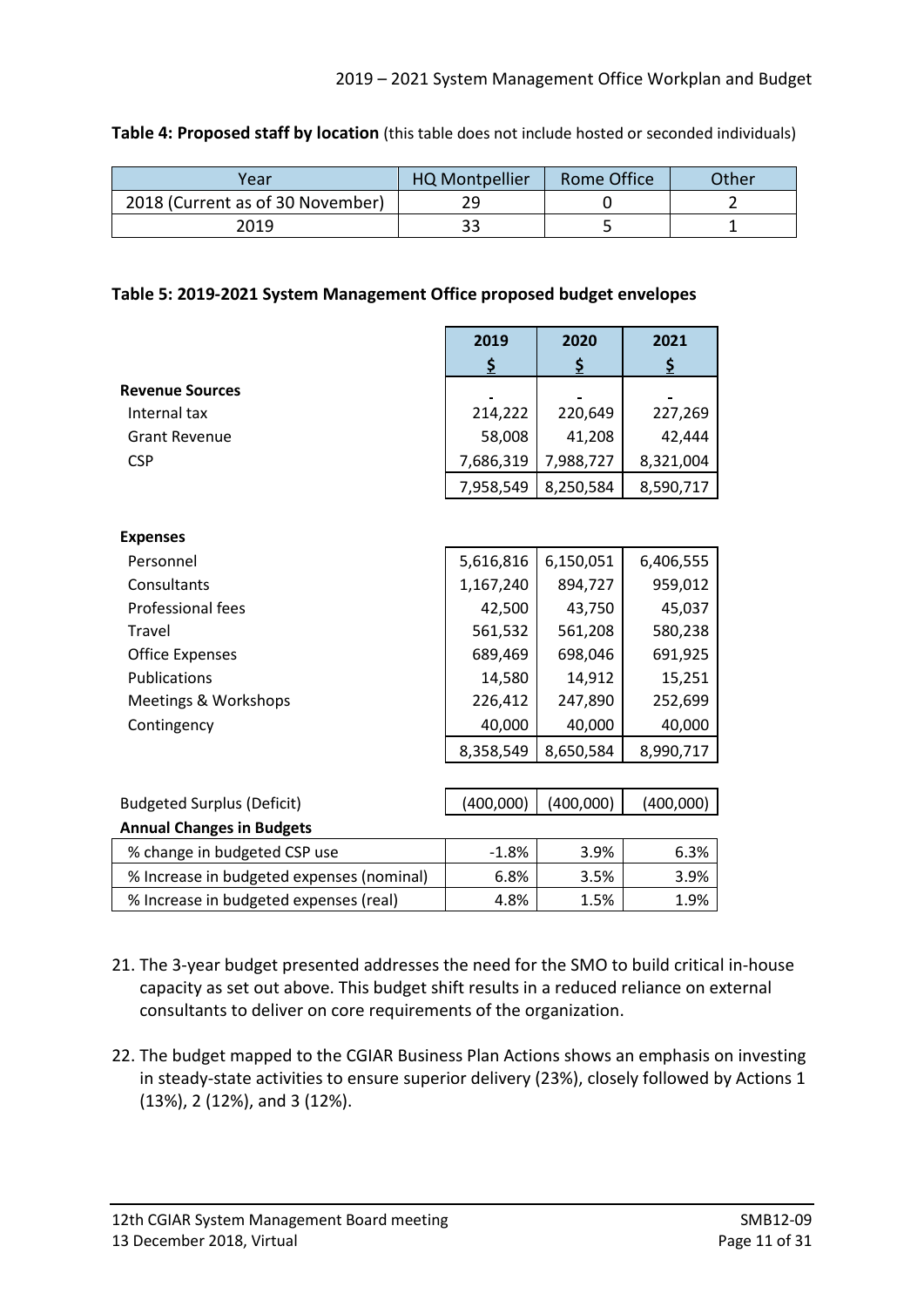

### **Table 6: Budget mapping**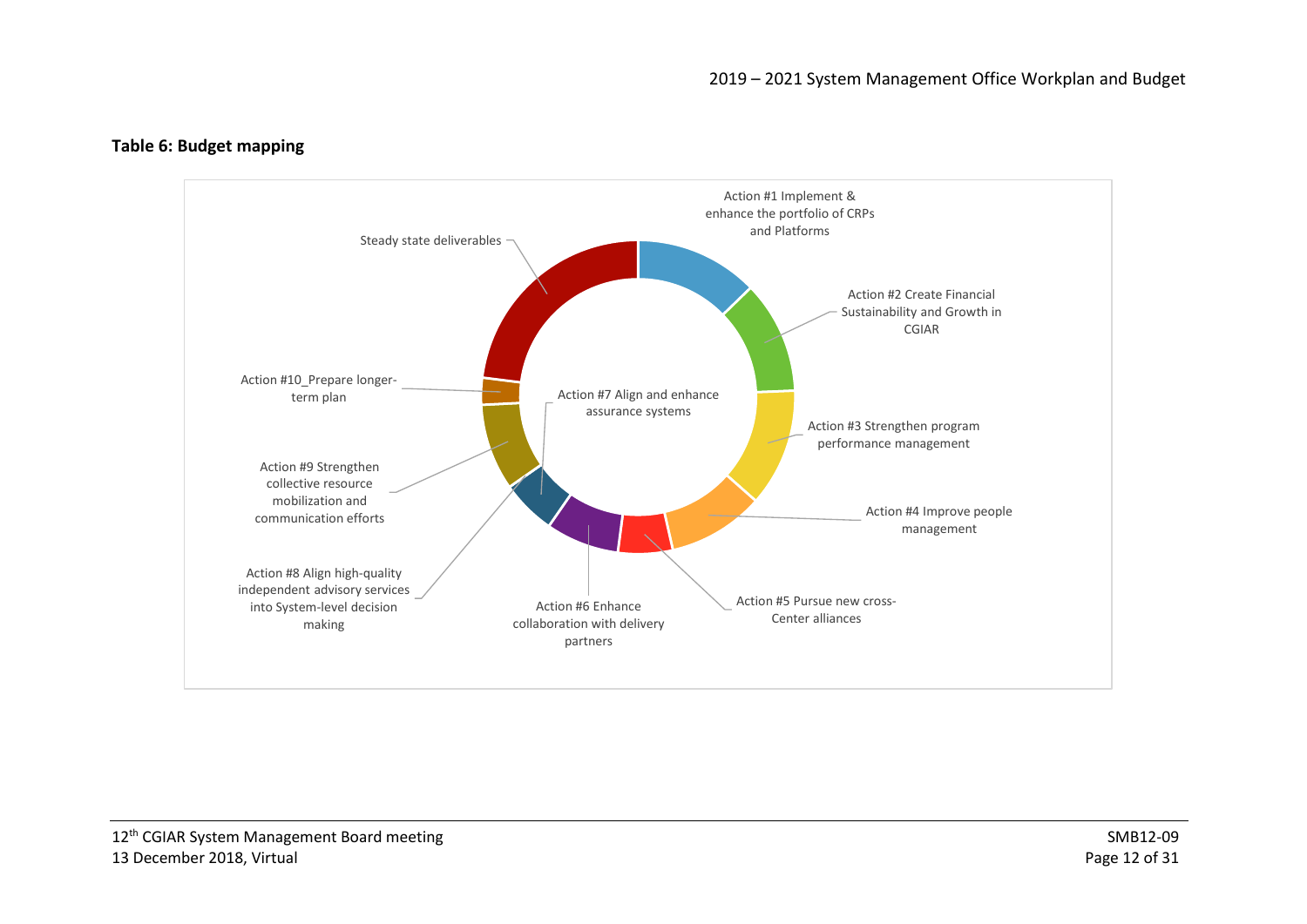# <span id="page-12-0"></span>Annex 1 – 2018 Status of SMO Key Performance Indicators, Sub-indicators (as of 30 November 2018)

| 2018 SMO Key Performance Indicators |                                                                                                                                                                                     |                                                                                                                                                                                                                                                                                                                                                                                                                                                                                                                                                                                                                                                                                                                                                                    |
|-------------------------------------|-------------------------------------------------------------------------------------------------------------------------------------------------------------------------------------|--------------------------------------------------------------------------------------------------------------------------------------------------------------------------------------------------------------------------------------------------------------------------------------------------------------------------------------------------------------------------------------------------------------------------------------------------------------------------------------------------------------------------------------------------------------------------------------------------------------------------------------------------------------------------------------------------------------------------------------------------------------------|
| <b>Ongoing work</b>                 |                                                                                                                                                                                     |                                                                                                                                                                                                                                                                                                                                                                                                                                                                                                                                                                                                                                                                                                                                                                    |
|                                     | 1. Coordinate<br>major system-<br>wide fundraising<br>and<br>communications<br>and branding<br>efforts                                                                              | Meet financial objectives of CGIAR FinPlan including stretch<br>$\bullet$<br>funding target (\$18M)<br>Increase proportion of funding from multi-year<br>$\bullet$<br>commitments/pledges<br>Achieve 1-to-1 meetings with 3 new major system funding<br>$\bullet$<br>prospects<br>Confirm feasibility (and launch if feasible) of 1 new innovative<br>$\bullet$<br>finance model<br>CGIAR wide presence at 3 high-level global events. With system<br>$\bullet$<br>wide coordinated branding and PR activities<br>Elevate CGIAR brand via 8 targeted media placements in<br>$\bullet$<br>coordination with CRPs/Centers<br>Tools available (PPT, Narrative, Video) to deliver shared message<br>$\bullet$<br>on CGIAR available for use by all System stakeholders |
|                                     | 2. Support<br>effective system-<br>wide financial<br>management<br>systems and<br>processes;<br>provide effective<br><b>CGIAR System</b><br>Organization<br>financial<br>management | Disbursements to Lead Centers/Centers of major fund inflows<br>$\bullet$<br>within 30 days of receipt<br>Deliver financial reports as per established 2018 Reporting<br>$\bullet$<br>Calendar<br>Achieve 4 out of 5 rating from CSE System-wide financial<br>management effectiveness survey feedback<br>Approval and implementation of revised reporting guidelines<br>$\bullet$<br>Timely payment of all System Organization financial commitments<br>$\bullet$<br>(no invoices paid later than 30 days after registration in OCS)<br>Ensure all funding and disbursements have a sound legal basis<br>$\bullet$                                                                                                                                                 |
|                                     | 3. Support<br>continuing<br>evolution of<br>research portfolio<br>to optimize<br>performance                                                                                        | Ensure FP options for Common Beans presented to System<br>$\bullet$<br>Management Board and System Council.<br>Provide options for potential redevelopment of WANA agricultural<br>$\bullet$<br>support program to SMB/WANA partners<br>Facilitate System Management Board approval of a Policy on<br>$\bullet$<br><b>Gender in CGIAR Research (CRPs and Platforms)</b><br>Approval of additional flagships/program amendments by the<br><b>System Council</b>                                                                                                                                                                                                                                                                                                     |
|                                     | 4. Manage<br>System Council,<br>System<br>Management<br>Board,<br>committees and<br><b>General Assembly</b><br>business                                                             | Approval of Rules of Procedure for the General Assembly at the<br>$\bullet$<br>2nd meeting<br>Delivery of high-quality rolling workplans and virtual/in-person<br>$\bullet$<br>meetings for all governing bodies and Committees with strong<br>linkages to evolving CGIAR Business Plan, and which provide a clear<br>forward plan for office deliverables<br>Appointment of Council's Assurance Oversight Committee<br>$\bullet$<br>membership<br>Ensure a fully constituted and appropriately mandated System<br>$\bullet$<br><b>Council Intellectual Property Group</b><br>Proposal for System-wide risk identification and communication<br>$\bullet$<br>practices tabled by the Risk Management Community of Practice                                         |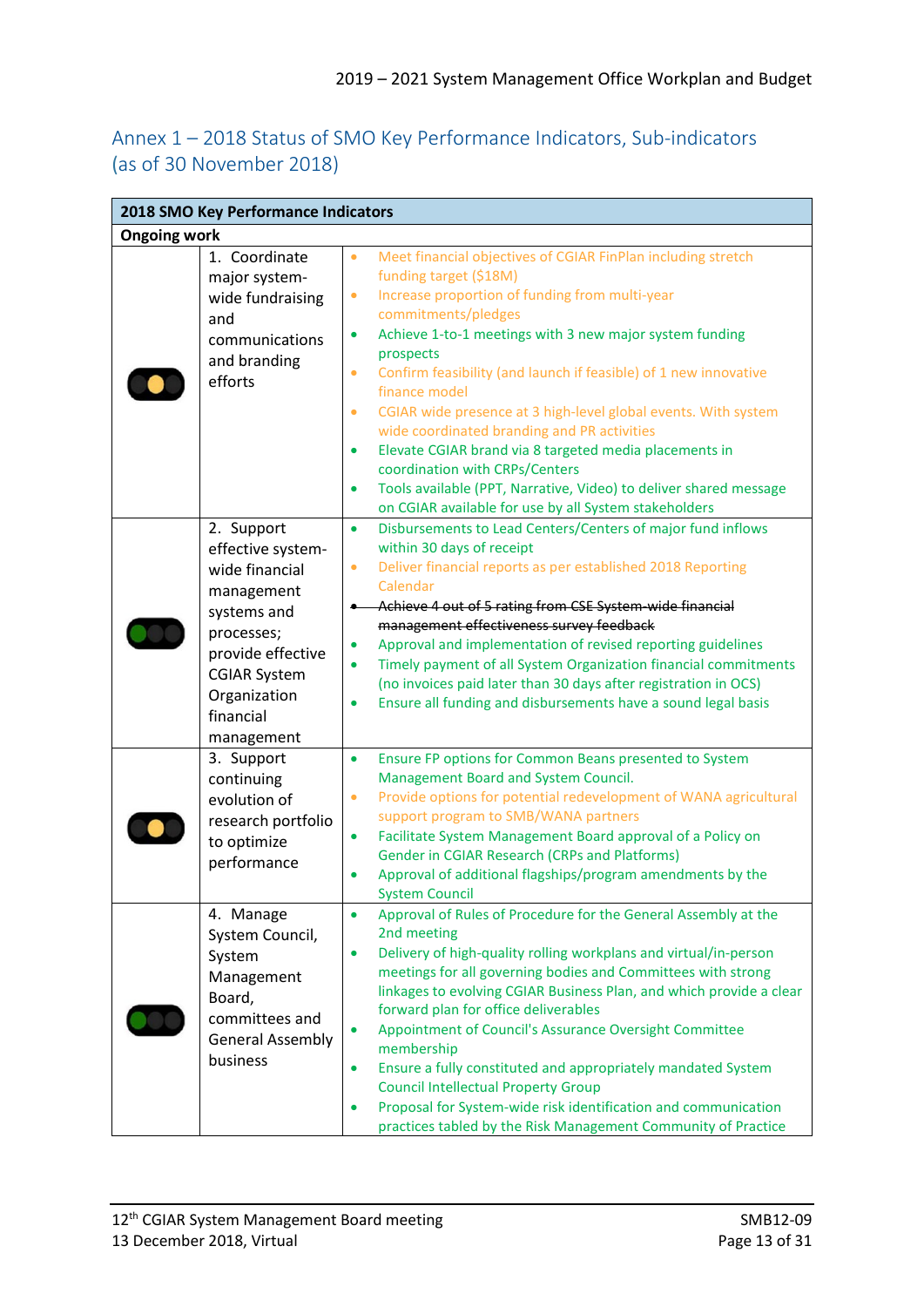|                      | 2018 SMO Key Performance Indicators                                                                                                                 |                                                                                                                                                                                                                                                                                                                                                                                                                                                                                                                                                                                                                                                                                                                                                                                                                                                                                                                                                                                                                                                                                                  |  |
|----------------------|-----------------------------------------------------------------------------------------------------------------------------------------------------|--------------------------------------------------------------------------------------------------------------------------------------------------------------------------------------------------------------------------------------------------------------------------------------------------------------------------------------------------------------------------------------------------------------------------------------------------------------------------------------------------------------------------------------------------------------------------------------------------------------------------------------------------------------------------------------------------------------------------------------------------------------------------------------------------------------------------------------------------------------------------------------------------------------------------------------------------------------------------------------------------------------------------------------------------------------------------------------------------|--|
|                      |                                                                                                                                                     | Ensure the effective rotation/re-appointment of SMB members,<br>through highly professional support to the Centers' SMB 2018<br><b>Nominating Committee</b><br>Provide high quality meeting support for the Centers Board<br>$\bullet$<br><b>Orientation Program</b><br>Delivery of 6 well-organized in person meetings for the<br>$\bullet$<br>Council/Board/General Assembly/Center Audit Committee Chairs<br>with meeting materials provided in line with applicable lead times                                                                                                                                                                                                                                                                                                                                                                                                                                                                                                                                                                                                               |  |
|                      | 5. Manage all<br>legal, intellectual<br>assets, HR, site<br>administration<br>and protocol<br>matters involving<br>or affecting the<br>Organization | Ensure that all actions of the Organization have a sound legal basis<br>$\bullet$<br>and that Organization has appropriate policies in place<br>Ensure an appropriate risk-based CGIAR System policy<br>$\bullet$<br>environment (stock-take, review, approval and engagement<br>modalities) and an appropriate System Organization policy<br>environment<br>Ensure effective sharing of best practices in Intellectual Assets<br>$\bullet$<br>management across the CGIAR System<br>Ensure that critical skills needs are filled with appropriate<br>$\bullet$<br>recruitments, that staff are contracted appropriately, and that<br>talent is recognized and developed<br>Provide a functional and safe work environment<br>$\bullet$<br>Through strategic engagement with the HR Community of Practice,<br>$\bullet$<br>support the delivery of a proposed outline of a revised 2015 CGIAR<br>Diversity and Inclusion Strategy, for formal approval in Q1 2019<br>after additional cross-system consultations<br>Present revised Intellectual Asset Management Guidelines for SMB<br>approval |  |
| <b>Special tasks</b> |                                                                                                                                                     |                                                                                                                                                                                                                                                                                                                                                                                                                                                                                                                                                                                                                                                                                                                                                                                                                                                                                                                                                                                                                                                                                                  |  |
|                      | 6. Design a<br>multi-year CGIAR<br>business cycle<br>plan                                                                                           | Presentation of an outline to the SMB<br>$\bullet$<br>Presentation of an outline to the SC, including a strategic paper on<br>$\bullet$<br>the expectations from Performance Based Management<br>SC Approval of developed multi-year business cycle for formal<br>$\bullet$<br>launch and implementation from 2019 / Vision of CGIAR Business<br>Model<br>Alignment of workplans of other System Entities to the business<br>cycle                                                                                                                                                                                                                                                                                                                                                                                                                                                                                                                                                                                                                                                               |  |
|                      | 7. Revamp the<br>CGIAR website as<br>a strategic<br>information tool                                                                                | Launch Phase 1: Revised navigation and information architecture;<br>$\bullet$<br>remodeled user interface, new layout and theme, improved search<br>engine function, improved user experience for those with low<br>bandwidth<br>Launch Phase 2: Improved taxonomy, improved aggregation<br>$\bullet$<br>features Performance Review 1: navigation, retention, bounce,<br>search optimization<br>Complete Phase 3: Library integration of website, improved<br>$\bullet$<br>functionality of search engine function, etc.                                                                                                                                                                                                                                                                                                                                                                                                                                                                                                                                                                        |  |
|                      | 8. Implement                                                                                                                                        | Present a portfolio allocation tool<br>$\bullet$                                                                                                                                                                                                                                                                                                                                                                                                                                                                                                                                                                                                                                                                                                                                                                                                                                                                                                                                                                                                                                                 |  |
|                      | the Portfolio<br>Allocation<br>Strategy                                                                                                             | Delivery of multi-year System entity budgets from 2019 onwards<br>$\bullet$<br>2019 FinPlan approved (by no later than end of January 2019)<br>$\bullet$<br>which includes the outcome of the allocation decision tool                                                                                                                                                                                                                                                                                                                                                                                                                                                                                                                                                                                                                                                                                                                                                                                                                                                                           |  |
|                      | 9. Pilot a 'CGIAR<br>Performance<br>Report'-<br>integrating                                                                                         | Present a proposed template for this report for consideration at<br>$\bullet$<br>the Council's 6th meeting in May 2018<br>Deliver the first comprehensive 'CGIAR Performance Report'<br>$\bullet$                                                                                                                                                                                                                                                                                                                                                                                                                                                                                                                                                                                                                                                                                                                                                                                                                                                                                                |  |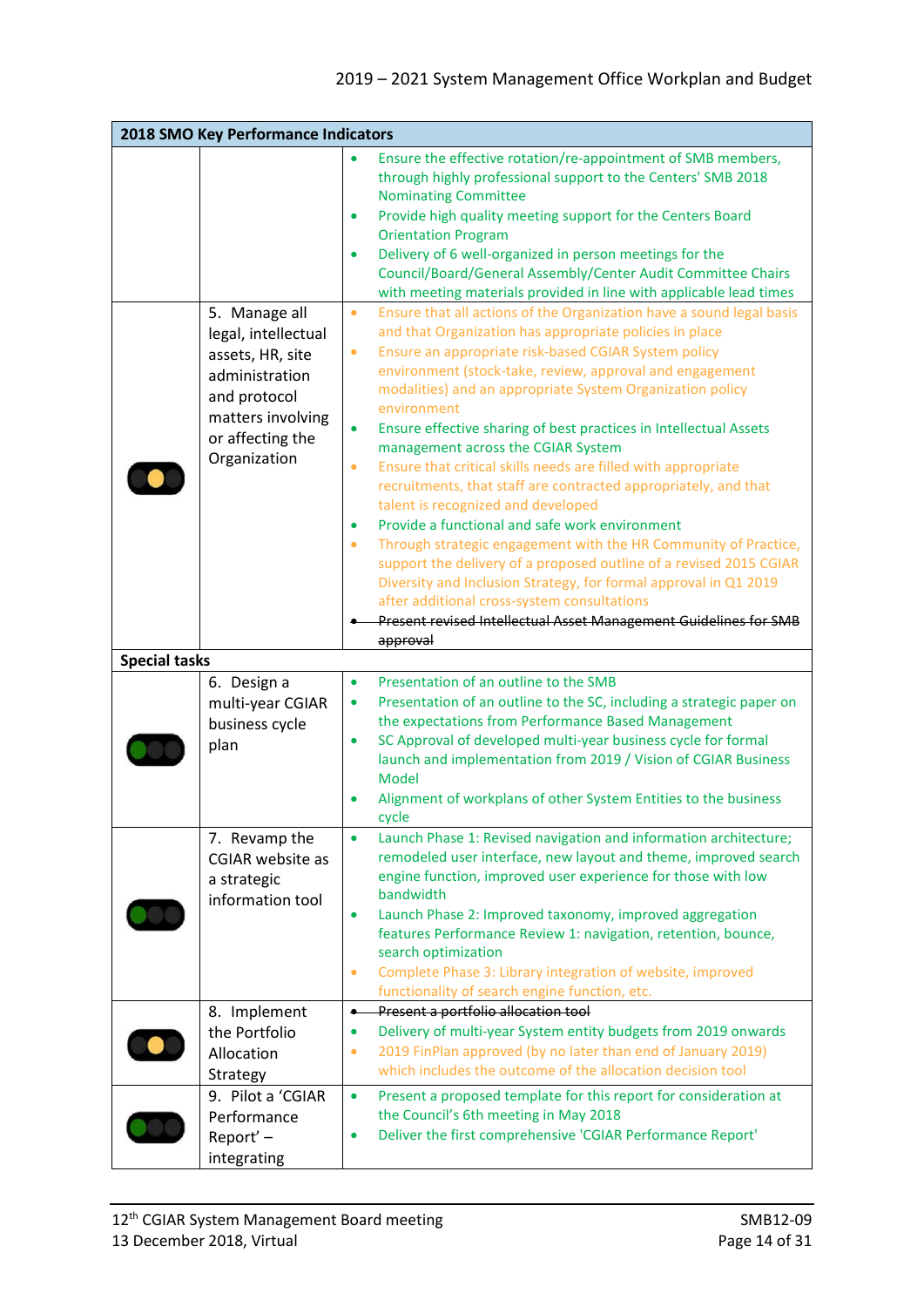| 2018 SMO Key Performance Indicators |                                                                                                                           |                                                                                                                                                                                                                                                                                                               |
|-------------------------------------|---------------------------------------------------------------------------------------------------------------------------|---------------------------------------------------------------------------------------------------------------------------------------------------------------------------------------------------------------------------------------------------------------------------------------------------------------|
|                                     | finance,<br>performance and<br>intellectual assets<br>data                                                                |                                                                                                                                                                                                                                                                                                               |
|                                     | 10.Deliver<br>interoperable<br>Results<br>dashboards and<br>information tools                                             | Completed agreement on harmonized indicators and definitions<br>۰<br>Provide aggregated content on the Portfolio for the CGIAR<br>$\bullet$<br>Performance Report in line with guidance on the CGIAR<br><b>Performance Report</b><br>Q2 dashboard presented to SIMEC<br>۰                                     |
|                                     | 11. Facilitate<br>strategic portfolio<br>amendments<br>(e.g. special<br>breeding<br>initiative)                           | Action taken on System Council decision on proposed portfolio<br>٠<br>amendments (as relevant based on ISPC advice)<br>Through a year-end Funder survey obtain feedback on satisfaction<br>$\bullet$<br>and on the progress of the breeding initiative against a set of 5<br>indicators yet to be established |
|                                     | 12. Host a System<br>Council ++ event<br>in November to<br>launch new<br>business cycle<br>with potential<br>funder event | Secure attendance of 3 Global Leaders<br>High media profile (coverage by pre-defined specific media - paper<br>and online)<br>Support received for the new CGIAR Business Cycle (Survey 80%)<br>Revised during the year <sup>5</sup> .                                                                        |

<span id="page-14-0"></span> <sup>5</sup> No System Council ++ event was planned for the November 'launch' of the Business Plan; however, the approval of the Business Plan has still been scheduled to coincide with SC7 in November 2018 in Seattle, with number of side events taking place during the week to enable engagement with Funders and SC members on elements of the Business Plan. The attendance of a global leader- in the form of Mr. Bill Gates- was secured for the SC7 meeting.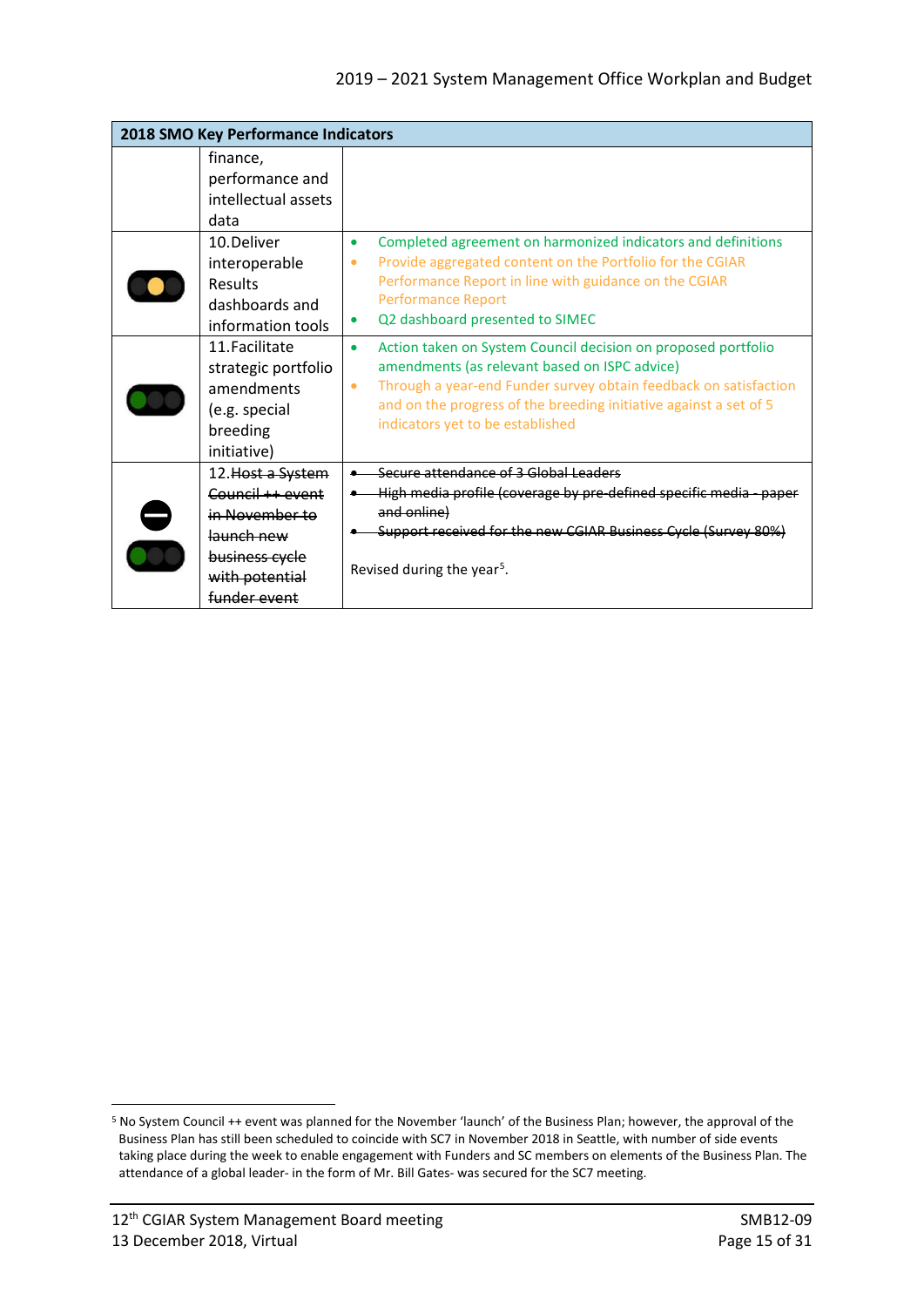|                         | 2017 SMO Key Performance Indicators                                                                                                                                                |
|-------------------------|------------------------------------------------------------------------------------------------------------------------------------------------------------------------------------|
|                         |                                                                                                                                                                                    |
| <b>Ongoing work</b>     |                                                                                                                                                                                    |
|                         | Supporting effective system-wide financial management<br>1.<br>systems/processes                                                                                                   |
|                         | 2. Fundraising and supporting funder engagement/improved funder<br>intelligence                                                                                                    |
| $\overline{\mathbf{u}}$ | 3. Supporting CGIAR System-level comms and branding                                                                                                                                |
|                         | 4. CRP and Platform support (incl evaluations and country collaboration)                                                                                                           |
|                         | 5. Oversight and coordination of System policies and reporting                                                                                                                     |
|                         | (dropped mid-year to avoid duplication)                                                                                                                                            |
| ied<br>O                | Supporting IT platforms and System-wide collaboration<br>6.                                                                                                                        |
|                         | Supporting linkages between global initiatives/groups and Centers<br>7.                                                                                                            |
|                         | System Management Office internal ops and communications<br>8.                                                                                                                     |
| <b>OCO</b>              | Managing SMB, committee, working group and General Assembly<br>9.<br>business                                                                                                      |
|                         | 10. Managing System Council and committee business                                                                                                                                 |
| <b>Special tasks</b>    |                                                                                                                                                                                    |
|                         | 11. Fixing the funding model/adopting flexible funding modalities                                                                                                                  |
|                         | 12. Exploring opportunities to enhance institutional efficiencies and<br>effectiveness                                                                                             |
|                         | 13. Putting in place an internal performance management framework                                                                                                                  |
|                         | 14. Completing the CGIAR Portfolio (GLDC) - facilitating appropriate<br>processes for relevant additional elements to be supported by the<br>System Council                        |
|                         | 15. Establishing a Risk Management Framework of the CGIAR System, and<br>(post SMB8) arrangements for an Internal Audit Function that provides<br>sufficient system-wide assurance |

# <span id="page-15-0"></span>Annex 2 – 2017 SMO Key Performance Indicators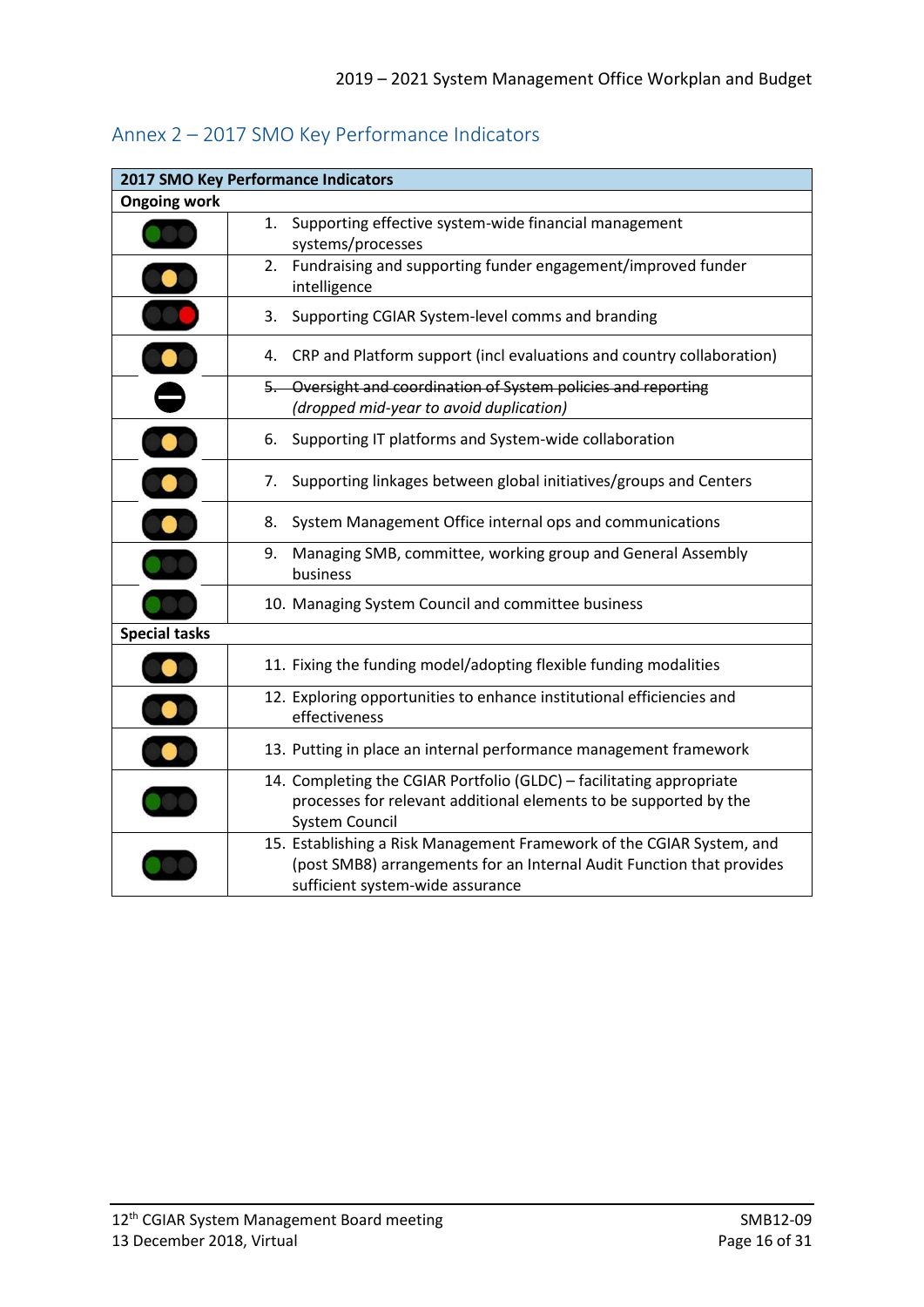# Annex 3 - 2019 – 2021 SMO Business Unit KPIs and Narrative

## Executive Director/Special Projects Support

The SMO has identified a gap in staffing relating to internal coordination and coordination externally among Centers on strategy, continuing to work in a more aligned manner, and other cross-cutting issues. As discussed below in the Resourcing for 2019 – 2021 section, it is proposed that a new position be added to the SMO, reporting to the Executive Director, with a focus on monitoring, coordination, and project management of special projects and cross-cutting initiatives. Filling this gap will be key to the success of many of the Business Plan Actions as well as supporting the strengthening of transparency, accountability, and improved communications with both internal and external stakeholders.

| <b>KPI title</b>                                                                                                                                                                            | <b>Measurement of success</b>                                                                                                                                                                                                                                                                                                                                                                                       |
|---------------------------------------------------------------------------------------------------------------------------------------------------------------------------------------------|---------------------------------------------------------------------------------------------------------------------------------------------------------------------------------------------------------------------------------------------------------------------------------------------------------------------------------------------------------------------------------------------------------------------|
| 2019 - 2021 Business Plan KPIs                                                                                                                                                              |                                                                                                                                                                                                                                                                                                                                                                                                                     |
| ED 1: Development and<br>approval of 2030 Plan<br>focused on programming,<br>funding, and impact (2019<br>$-2021$ ) (Action 10.1)                                                           | Consultation with and inputs gathered from key stakeholders<br>$\bullet$<br>including CGIAR System Reference Group and General<br>Assembly<br>Key stakeholder approval on major elements of plan<br>٠<br>Approval of 2030 Plan during the November 2020 System<br>$\bullet$<br>Council meeting                                                                                                                      |
| ED 2: Successful design and<br>implementation of a<br>'Gender, Diversity, and<br>Inclusion Framework' and<br>gender equality CGIAR<br>Research Platform (2019 -<br>2021) (Actions 1.2, 4.3) | Overall project management is completed on time and within<br>$\bullet$<br>set budgetary parameters<br>Timelines are set and maintained<br>$\bullet$<br>Accurate information is documented and communicated to the<br>$\bullet$<br>appropriate stakeholders                                                                                                                                                         |
| ED 3: System-wide ethical<br>and risk management<br>frameworks and systems<br>are successfully<br>implemented (2019 - 2021)<br>(Actions 4.2, 7.2, 7.4)                                      | Overall project management is completed on time and within<br>$\bullet$<br>set budgetary parameters<br>Timelines are set and maintained<br>$\bullet$<br>Accurate information is documented and communicated to the<br>$\bullet$<br>appropriate stakeholders                                                                                                                                                         |
| Steady-state KPIs                                                                                                                                                                           |                                                                                                                                                                                                                                                                                                                                                                                                                     |
| ED 4: On time<br>implementation of<br>management accepted<br>internal audit assurance<br>and advisory engagements                                                                           | Periodic monitoring of implementation and timely closure of<br>$\bullet$<br>accepted internal audit recommendations<br>Additional resources are provided as needed to ensure<br>$\bullet$<br>implementation of accepted internal audit recommendations<br>Internal audit recommendations that are overdue from 2012 -<br>$\bullet$<br>2016 assurance engagements are adequately addressed and<br>closed by end 2019 |
| ED 5: Robust management<br>of external assessments<br>and reviews (e.g.: MOPAN<br>and BMGF)                                                                                                 | Proper project management tools used to coordinate and<br>$\bullet$<br>collaborate on external assessments and reviews<br>Responsive information is provided to assessors and reviewers<br>$\bullet$<br>in a timely manner                                                                                                                                                                                          |

Key Performance Indicators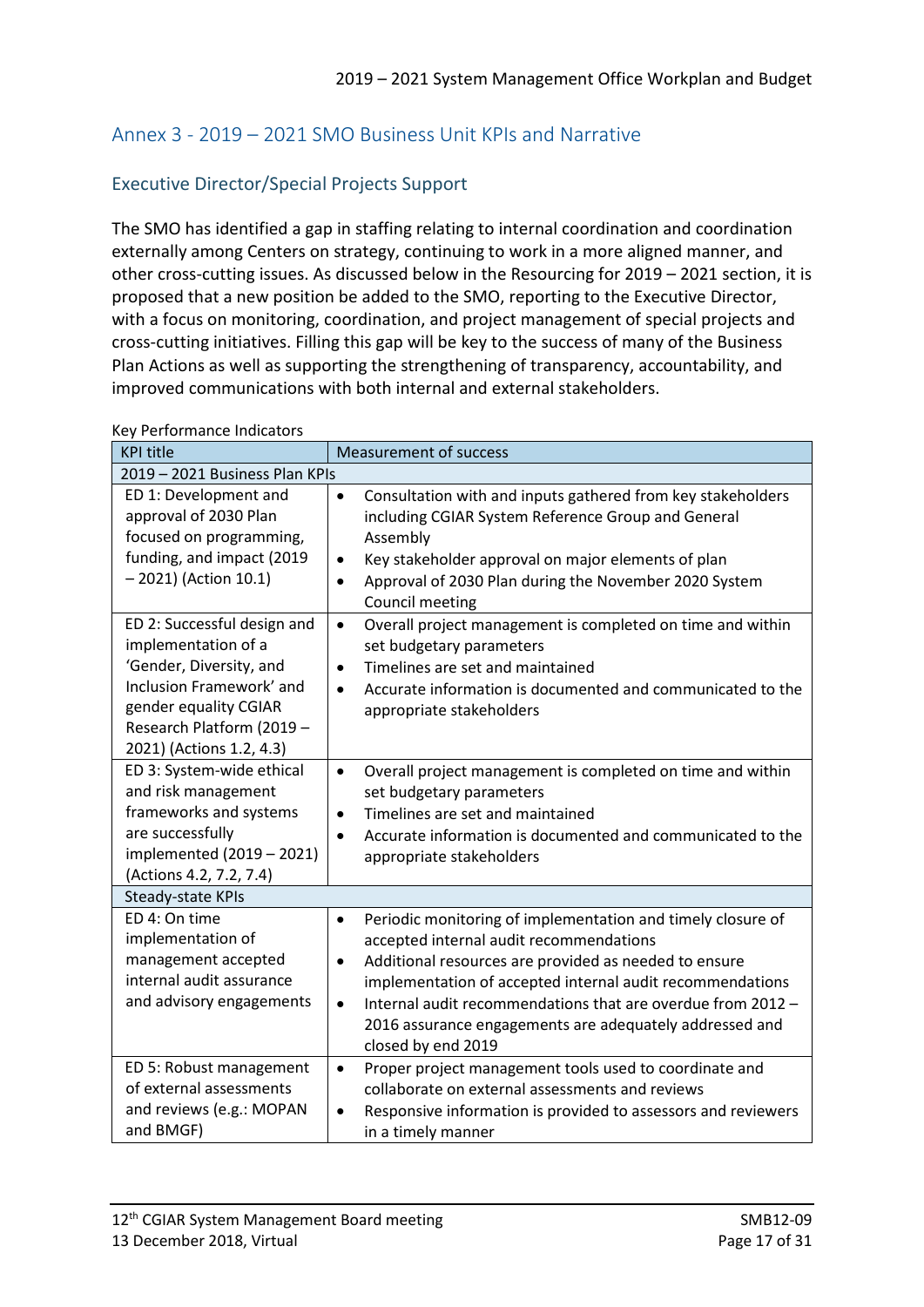| <b>KPI title</b>                                                                                                                      | <b>Measurement of success</b>                                                                                                                                                                                                                                              |
|---------------------------------------------------------------------------------------------------------------------------------------|----------------------------------------------------------------------------------------------------------------------------------------------------------------------------------------------------------------------------------------------------------------------------|
|                                                                                                                                       | Evaluation conclusions present an accurate understanding of<br>٠<br>the System/System Organization                                                                                                                                                                         |
| ED 6: System and System<br>Organization frameworks,<br>policies, and other related<br>documents are fit for<br>purpose                | Identification of gaps in System/System Organization<br>$\bullet$<br>accountability structures<br>Appropriate documentation is created, amended, or archived<br>$\bullet$<br>as appropriate<br>Consultation and approval process is managed efficiently and<br>effectively |
| ED 7: System Management<br>Office strategy and<br>business planning is<br>achieved efficiently,<br>accurately, and in a timely<br>way | Coordination with key stakeholders on strategy and planning is<br>٠<br>conducted efficiently<br>Internal and external communication on strategy and planning<br>٠<br>is conducted effectively                                                                              |

## Board and Council Relations

The workplan of the Board and Council Relations Unit for 2019-2021 has an overarching focus on ongoing governance process enhancement as the System's convening and governing mechanisms further mature. The Unit works to incorporate best practice into internal and cross-System engagement and decision making, and to ensure that the meetings and events that underpin those mechanisms are delivered in a professional manner with an overall focus on value for money.

The Unit's workplan over the 2019-2021 period accordingly involves the delivery of both:

- a. 'Steady state' activities providing a platform through which key System-wide consultations, deliberations and decisions required to drive forward the ten actions in the business plan 2019-2021 can take place. This workplan period will also see the Unit deliver program and event management support for the inaugural CGIAR Partnership Forum, which will represent a key moment in the development of the '2030 Plan' and an important convening occasion for the CGIAR System.
- b. Stewardship of specific activities to support deliver of key Business Plan actions: Action 5, via ongoing evolution of the Centers Board Orientation Program to include an increased focus on System-wide topics and thus strengthening overall aligned actions; Action 7 via supporting the Convener of the Center Audit Committee Chairs to continue the highly-valued annual in-person meeting of Center Audit Committee Chairs, and thus further embedding of CGIAR's Risk Management Framework across the System; and Action 8 via ongoing support to the System Council's Strategic Impact, Monitoring and Evaluation Committee (SIMEC), and its focus on ensuring increased alignment of the System Council's advisory services with the Business Plan.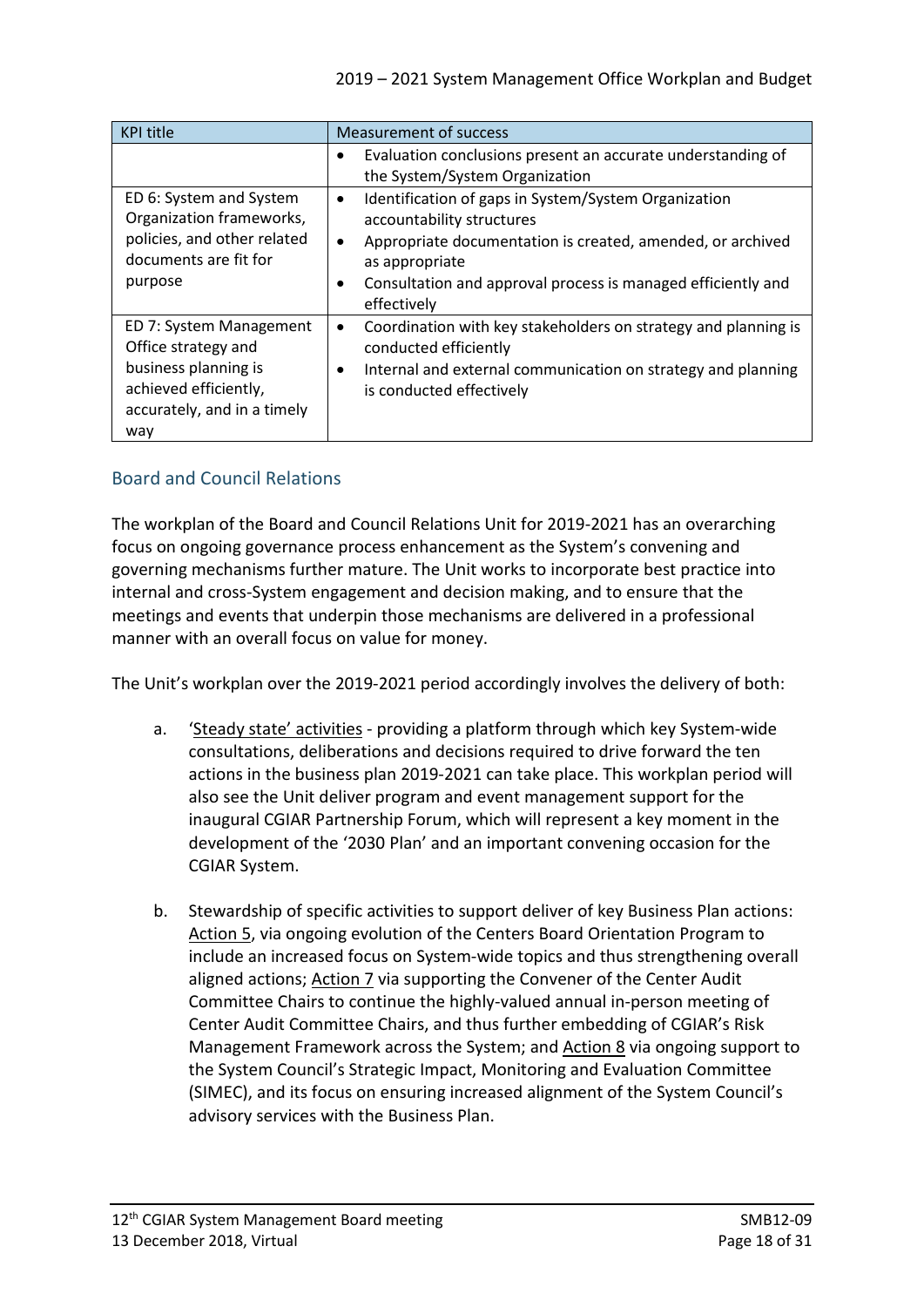| <b>KPI title</b>                                                                                                                                                                                                    | <b>Measurement of success</b>                                                                                                                                                                                                                                                                                                                                                                                                                                                                                                                                                                                                                                                                                                                                                                                                                                                                                                                                      |
|---------------------------------------------------------------------------------------------------------------------------------------------------------------------------------------------------------------------|--------------------------------------------------------------------------------------------------------------------------------------------------------------------------------------------------------------------------------------------------------------------------------------------------------------------------------------------------------------------------------------------------------------------------------------------------------------------------------------------------------------------------------------------------------------------------------------------------------------------------------------------------------------------------------------------------------------------------------------------------------------------------------------------------------------------------------------------------------------------------------------------------------------------------------------------------------------------|
| Steady-state KPIs                                                                                                                                                                                                   |                                                                                                                                                                                                                                                                                                                                                                                                                                                                                                                                                                                                                                                                                                                                                                                                                                                                                                                                                                    |
| BCR 1: The System Council, as<br>one of the governing bodies<br>of the CGIAR System, is<br>managed effectively and<br>transparently $(2019 - 2021)$                                                                 | System Council membership is kept up-to-date on the System<br>$\bullet$<br>Council webpage and in email groups, with new members<br>receiving full induction<br>System Council developing country constituency rotations are<br>managed according to rules and timelines agreed by the<br>regional constituencies and are well documented<br>System Council committee (SIMEC and AOC) membership<br>٠<br>transitions and inductions follow established rules of procedure<br>and processes<br>System Council committees are operating according to a<br>٠<br>strategic multi-year planning landscape that is aligned to the<br>timing of System Council key decisions<br>System Council and its Committee meeting arrangements are<br>٠<br>efficient, cost-effective, and facilitate good attendance and<br>participation<br>Decisions can be taken by the System Council in an informed<br>٠                                                                      |
| BCR 2: The System<br>Management Board, as one<br>of the governing bodies of<br>the CGIAR System, is<br>managed effectively and<br>transparently $(2019 - 2021)$                                                     | and timely manner based on the quality of materials presented<br>System Management Board vacancies are filled by qualified<br>٠<br>candidates according to agreed timelines by the annually<br>appointed Centers' Nomination Committee<br>The SMB's Audit and Risk Committee (ARC) membership<br>٠<br>rotations follow established rules of procedure and induction<br>processes<br>System Management Board and its Committee meeting<br>٠<br>arrangements are efficient, cost-effective, and facilitate good<br>attendance and participation<br>Decisions can be taken by the System Management Board in an<br>٠<br>informed and timely manner based on the quality of materials<br>presented                                                                                                                                                                                                                                                                     |
| <b>BCR 3: The General Assembly</b><br>of the Centers is effectively<br>supported to be a forum for<br>Centers to engage on matters<br>related to the CGIAR System<br>and CGIAR System<br>organization (2019 - 2021) | General Assembly Co-Chairs effectively supported during each<br>$\bullet$<br>year to manage the annual General Assembly meeting with<br>high-quality materials and meeting arrangements supporting<br>discussions and decision-making<br>General Assembly Co-Chairs are supported during each year to<br>$\bullet$<br>manage the documentation and follow-up of agreed actions<br>The Chair of the General Assembly-appointed annual<br>٠<br>Nominations Committee is supported in following an agreed<br>process and timeline towards filling identified vacancies in a<br>timely manner<br>Board Orientation Program participants are satisfied that they<br>٠<br>are better equipped to discharge their roles as members of<br>Center governing bodies in the context of the CGIAR System<br>operating as an extended enterprise<br>By end 2021, capacity to support agenda development and<br>delivery of the Board Orientation Program is built, such that it |

Key Performance Indicators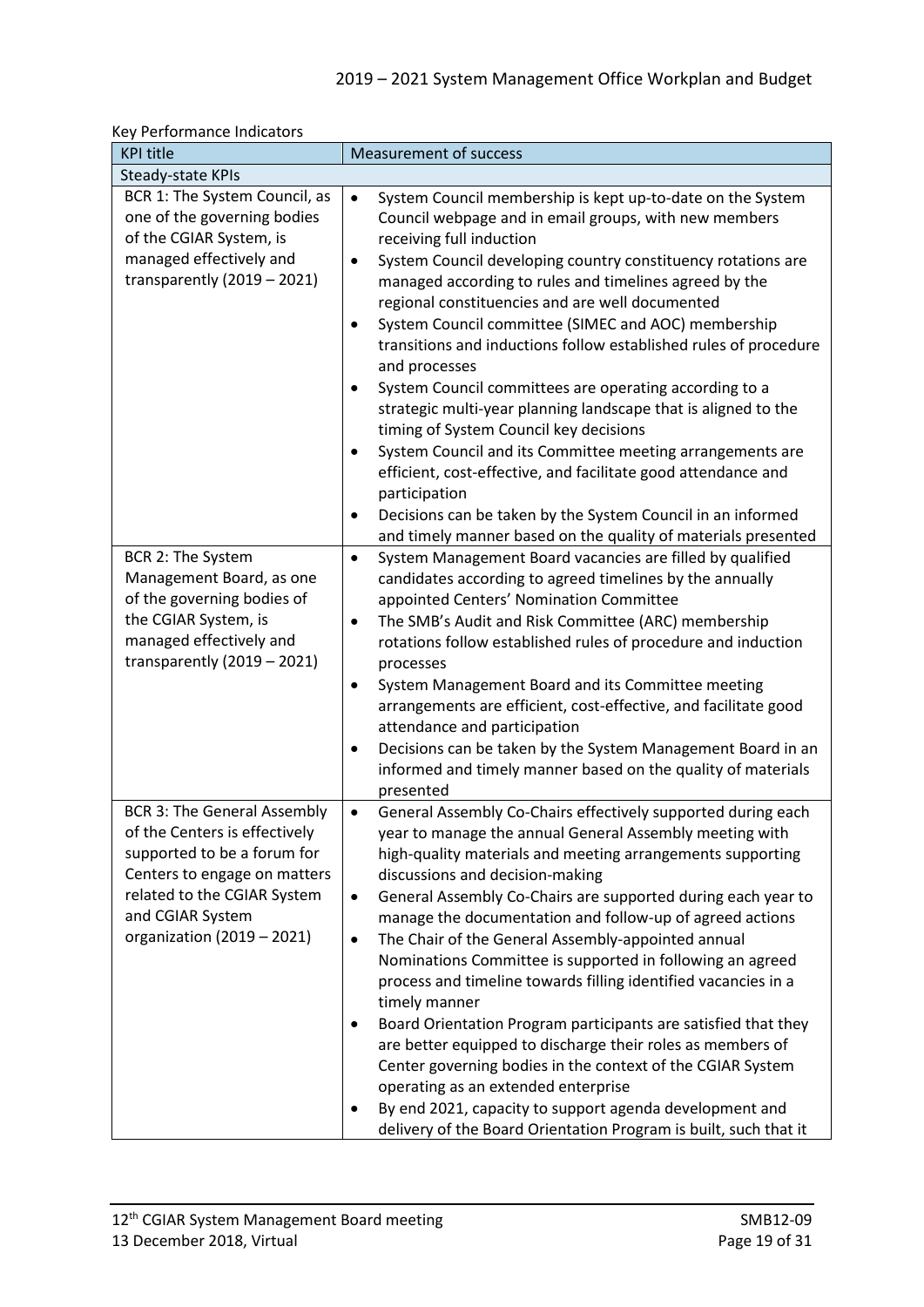| <b>KPI title</b>                                                                                                                                                                                | <b>Measurement of success</b>                                                                                                                                                                                                                                                                                                                                                                                                           |
|-------------------------------------------------------------------------------------------------------------------------------------------------------------------------------------------------|-----------------------------------------------------------------------------------------------------------------------------------------------------------------------------------------------------------------------------------------------------------------------------------------------------------------------------------------------------------------------------------------------------------------------------------------|
|                                                                                                                                                                                                 | moves to a Center Board Secretary, to rotate once every two<br>years                                                                                                                                                                                                                                                                                                                                                                    |
| BCR 4: Other units' capacity<br>to deliver support to<br>governing bodies is improved<br>$(2019 - 2020)$                                                                                        | High-quality materials for governing bodies are delivered in a<br>$\bullet$<br>timely and consistent manner by all units according to agreed<br>standards<br>Those undertaking secretariat roles for governing/convening<br>٠<br>bodies steward them in an effective way to achieve their<br>objectives and communicate information in a structured and<br>timely manner                                                                |
| 2019 - 2021 Business Plan KPIs                                                                                                                                                                  |                                                                                                                                                                                                                                                                                                                                                                                                                                         |
| BCR 5: The agreement by<br>CGIAR's Funders on how the<br>allocation of System Council<br>'Funder' voting member seats<br>is effectively coordinated<br>$(2019 - 2021)$ (Action 2.4)             | The process of establishing Funder member seats based on<br>$\bullet$<br>calculations of contributions through to end 2020 is undertaken<br>in advance of crucial decision-making in the final year of the<br>business cycle (2021)                                                                                                                                                                                                     |
| BCR 6: Common policies that<br>deliver a stronger ethical<br>framework for the CGIAR<br>System are adopted based on<br>broad support by the<br>governing entities of the<br>System (Action 4.2) | By mid-2019, the process for development of common system<br>$\bullet$<br>policies on safeguarding, whistle-blowing etc., have been<br>effectively steward through Center, SMB and SC governing<br>processes, resulting in System wide approval                                                                                                                                                                                         |
| <b>BCR 7: System Management</b><br>Office presence as part of a<br>Rome Office is established<br>$(2019 - 2021)$ (Action 6.4)                                                                   | Effective 'project management' of the transfer of a small<br>$\bullet$<br>number of System Organization staff to Rome<br>By end-2019, liaising with key Center leadership, appropriate<br>٠<br>premises are identified for pursuing a Rome office with System<br>Organization in a visible role<br>Within 3 years, a process has been stewarded towards<br>٠<br>establishment of direct arrangements with the Italian<br>Government     |
| <b>BCR 8: Proactively</b><br>implemented combined<br>assurance model for System<br>risks/opportunities (2019 -<br>2021) (Actions 7.1, 7.3)                                                      | Quality of secretariat support to SIMEC and the AOC facilitates<br>their stewardship of the System towards a combined assurance<br>model<br>An action plan is developed by SMB, with inputs from Center<br>٠<br>Board of Trustees and the SC's AOC, in response to a<br>consolidated external independent quality assurance report of<br>Center-own internal audit teams on their conformance with<br>international auditing standards. |
| BCR 9: Opportunity and risk<br>management is embedded<br>into System and System<br>Organization operations<br>(2019) (Action 7.2)<br><b>BCR 10: Provide effective</b>                           | By mid-2019, the System Organization has an established risk<br>$\bullet$<br>management policy, risk appetite statement, and the tools and<br>guidance for its operations to be managed through a best-<br>practice 'Opportunity and Risk Register'<br>Convener of the Center Audit Committee Chairs is supported in<br>$\bullet$                                                                                                       |
| secretariat support to the<br><b>Center Audit Committee</b><br>Chairs be to effective                                                                                                           | developing an effective agenda and resources to support the<br>annual meeting of the Audit Committee Chairs                                                                                                                                                                                                                                                                                                                             |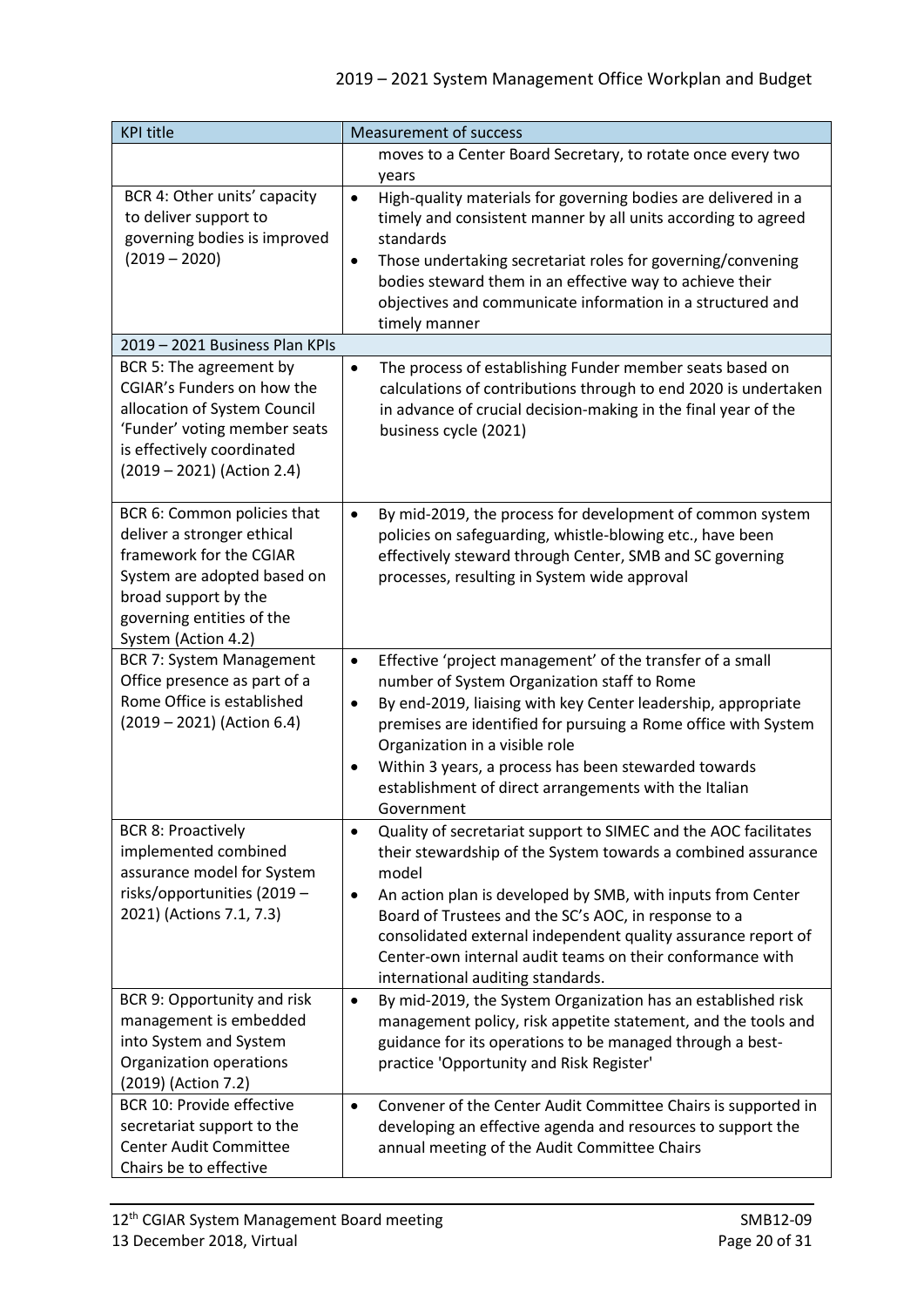| <b>KPI title</b>                                                                                                                          | <b>Measurement of success</b>                                                                                                                                                               |
|-------------------------------------------------------------------------------------------------------------------------------------------|---------------------------------------------------------------------------------------------------------------------------------------------------------------------------------------------|
| stewards of activities to<br>enhance cross-System internal<br>controls (2019 - 2021) (Action<br>7.4)                                      | The Annual Audit Committee Chairs' meeting arrangements are<br>٠<br>efficient, cost-effective, and facilitate good attendance and<br>participation                                          |
| BCR 11: High-quality<br>independent advisory services<br>effectively aligned into System<br>decision making $(2019 - 2021)$<br>(Action 8) | Shared Secretariat established by 1 April 2019 with appropriate<br>hosting arrangements<br>2020-2021 Advisory Services Work Plans are fully integrated<br>$\bullet$<br>into System planning |

# Financial and Digital Services

2019-2021 will be a period of change management for the Financial and Digital Services unit. An overall theme of shifting away from isolated manual information-based systems – towards greater automation and integration to better enable frequent and meaningful information reporting that is accessible to all stakeholders via online dashboards – will drive focus in 2019. The strategy is to democratize access to information so that less staff time is spent on manually producing information and more on using it to further the goals of CGIAR. Additional focus will be on delivering efficiency and operational excellence, a highly secure infrastructure, and state of the art data and business intelligence capability to support decision making and collaboration.

### Key Performance Indicators

| <b>KPI title</b>                                                                                                                     | <b>Measurement of success</b>                                                                                                                                                                                                                                                                                                                                                                                                                                                                           |
|--------------------------------------------------------------------------------------------------------------------------------------|---------------------------------------------------------------------------------------------------------------------------------------------------------------------------------------------------------------------------------------------------------------------------------------------------------------------------------------------------------------------------------------------------------------------------------------------------------------------------------------------------------|
| 2019 - 2021 Business Plan KPIs                                                                                                       |                                                                                                                                                                                                                                                                                                                                                                                                                                                                                                         |
| FDS 1: Foundation<br>established for CGIAR<br><b>Digital Extension Services</b><br>$(2019 - 2021)$ (Action 1.3)                      | Clear definition of scope / timeline / key deliverables<br>$\bullet$<br>ICT resources (including 3rd party vendors) in place to support<br>$\bullet$<br><b>Digital Extension Services</b><br>Agile development framework in place / Resources trained<br>$\bullet$<br>Backbone IT infrastructure in place to deliver Digital Extension<br>$\bullet$<br>Services                                                                                                                                         |
| <b>FDS 2: Financial Guidelines</b><br>on Indirect Costs and<br><b>Financial Indicators</b><br>Approved by SMB (2019)<br>(Action 2.2) | Financial Indicators and Financial Guidelines on Indirect Costs<br>$\bullet$<br>approved by SMB after endorsement by Center DG's/Audit<br>Chairs/Board Chairs no later than 30 September 2019<br>Financial Health Indicators reported on Quarterly/Annually in<br>٠<br>online Financial Dashboard starting in Q4 2019<br>Approved Financial guidelines on Indirect Costs posted on<br>$\bullet$<br>website for Funders to access and for SMO to use in leveraging<br>greater funding support for System |
| FDS 3: Reconciliation of<br>System Council seat<br>extended to end of 2020<br>(2021) (Action 2.4)                                    | Final report on Funders eligible for System Council seat<br>$\bullet$<br>submitted 31 January 2021                                                                                                                                                                                                                                                                                                                                                                                                      |
| FDS 4: CGIAR program<br>results performance<br>enabled (2019) (Action 3)                                                             | Program Results Reporting System architecture fully<br>$\bullet$<br>implemented<br>Full reporting scope covered (all CRPs and PTFs, all agreed<br>٠<br>reporting indicators)                                                                                                                                                                                                                                                                                                                            |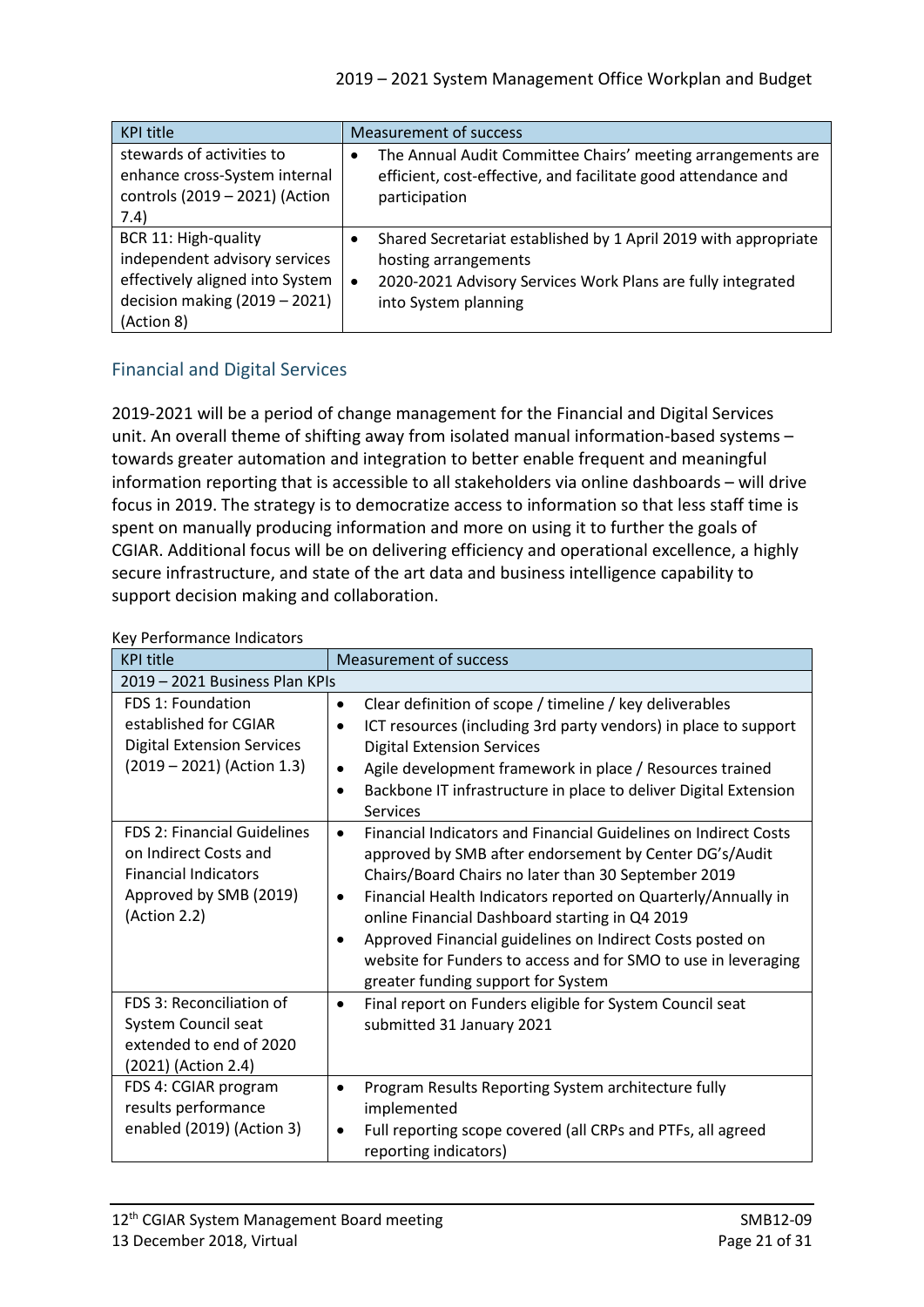| <b>KPI title</b>                                                                                                                           | <b>Measurement of success</b>                                                                                                                                                                                                                                                                                                                                                                                                                                                                                                                                                                                                                                                 |
|--------------------------------------------------------------------------------------------------------------------------------------------|-------------------------------------------------------------------------------------------------------------------------------------------------------------------------------------------------------------------------------------------------------------------------------------------------------------------------------------------------------------------------------------------------------------------------------------------------------------------------------------------------------------------------------------------------------------------------------------------------------------------------------------------------------------------------------|
|                                                                                                                                            | Reporting process implemented (including Quality assurance),<br>$\bullet$<br>program performance data rolls up from all the CGIAR<br>research programs<br>Program results dashboard available on cgiar.org<br>٠                                                                                                                                                                                                                                                                                                                                                                                                                                                               |
| FDS 5: Design,<br>development, and release<br>of a System-wide Financial<br><b>Reporting Dashboard</b><br>(2019) (Action 5.2)              | Creation of an "enabling environment" that supports the<br>$\bullet$<br>creation and implementation of automated financial data<br>collection tools for System-wide Financial reporting.<br>System-wide financial Information automatically aggregated<br>$\bullet$<br>on a quarterly basis into Data Warehouse by end of 2019<br>CRP and Center specific sub-dashboards on System level<br>$\bullet$<br>performance developed and placed online for open access<br>Fit-for-purpose Annual CGIAR Financial Report released by<br>$\bullet$<br>2020                                                                                                                            |
| FDS 6: System-wide<br>collaboration capabilities<br>are improved through<br>improvement of tools (2019<br>- 2020) (Action 6)               | CGIAR ICT infrastructure (including the Identity Management<br>$\bullet$<br>System and Office 365 collaboration platforms such as<br>SharePoint, OneDrive, Skype for Business and Microsoft<br>Teams) allows staff to work together effectively and supports<br>collaboration requirements, both between centers and with<br>key delivery partners<br>Training is provided as required on key collaboration tools<br>$\bullet$                                                                                                                                                                                                                                                |
| FDS 7: CGIAR and SMO<br><b>Information Security</b><br>aligned with international<br>standards and practices<br>(2019 - 2021) (Action 7.2) | A System-level information security policy, including Cyber<br>$\bullet$<br>security protection, governance and awareness, is created and<br>approved<br>The needed ICT risk management, disaster recovery, business<br>$\bullet$<br>continuity and information security plans, organizational<br>structure, and processes are implemented to protect CGIAR<br>key information assets<br>Risks related to the current ICT infrastructure (both SMO and<br>$\bullet$<br>CGIAR core services) are mitigated<br>The System Organization is compliant with GDPR EU regulation<br>$\bullet$<br>Agreed monitoring and performance management processes<br>and tools are implemented |
| Steady-state KPIs                                                                                                                          |                                                                                                                                                                                                                                                                                                                                                                                                                                                                                                                                                                                                                                                                               |
| FDS 8: Successful<br>implementation the 2019<br>FinPlan (2019)                                                                             | Creation of a functioning CGIAR Trust Fund Dashboard as a<br>$\bullet$<br>repository of historical and projected funding information<br>W1/W2 funding received and allocated efficiently to CRPs and<br>$\bullet$<br>Platform according to approved FinPlan<br>Window 1 funds disbursed on quarterly basis<br>$\bullet$<br>By the end of each Quarter in 2019, reduced (from 2018 levels)<br>$\bullet$<br>pre-financing required by Centers for W1/W2 expenses.                                                                                                                                                                                                               |
| FDS 9: FINPLAN updated on<br>a regular basis with<br>accurate information (2019<br>$-2021$                                                 | FINPLAN updated and endorsed by SMB annually in September<br>$\bullet$<br>for final presentation to System Council for approval in<br>November                                                                                                                                                                                                                                                                                                                                                                                                                                                                                                                                |
| FDS 10: Increased efficiency<br>in end of quarter and end<br>of year process for SMO<br>Finances                                           | End of quarter report and Financial Statements tables<br>$\bullet$<br>produced no later than 15 days from the end of the quarter<br>and 30 days from end of year                                                                                                                                                                                                                                                                                                                                                                                                                                                                                                              |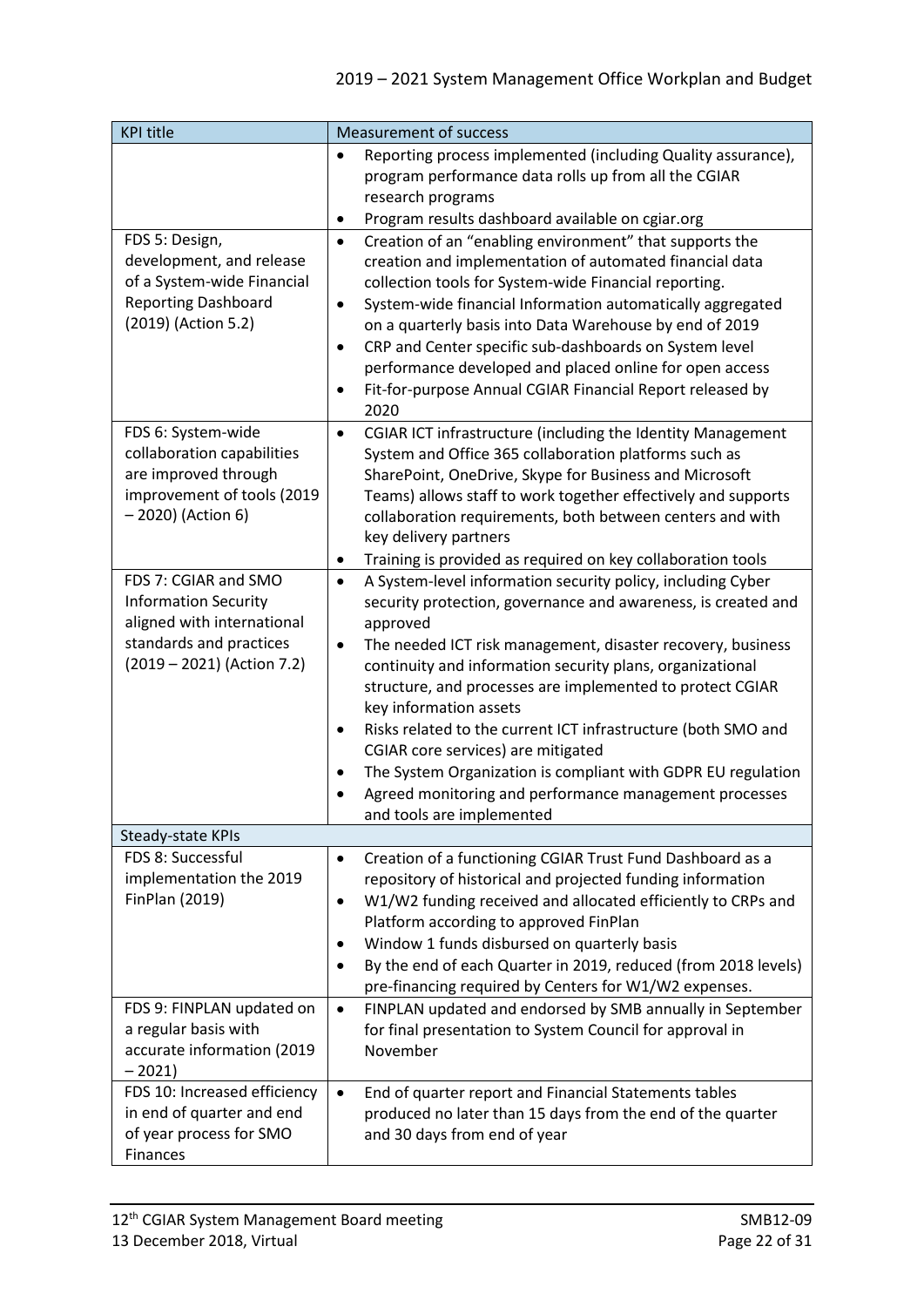| <b>KPI title</b>                                                                                                                       | <b>Measurement of success</b>                                                                                                                                                                                                                                                                                                                                                                                                                                                                                                                                                                               |
|----------------------------------------------------------------------------------------------------------------------------------------|-------------------------------------------------------------------------------------------------------------------------------------------------------------------------------------------------------------------------------------------------------------------------------------------------------------------------------------------------------------------------------------------------------------------------------------------------------------------------------------------------------------------------------------------------------------------------------------------------------------|
| FDS 11: Value of CGIAR<br>Core Services Infrastructure<br>improved (2019)                                                              | A strong IT governance model is in place<br>$\bullet$<br>CGIAR partners with appropriate 3rd party vendors<br>$\bullet$<br>Core services are provided at the right cost with a high degree<br>$\bullet$<br>of quality and efficiency                                                                                                                                                                                                                                                                                                                                                                        |
| FDS 12: OCS return on<br>investment improved for<br>the System Organization<br>(2019)                                                  | OCS structure is fit for purpose and effectively supports key<br>$\bullet$<br>finance and HR processes<br>Elimination of at least 4 manual processes and forms by<br>$\bullet$<br>incorporation into OCS<br>OCS is used as a strategic tool to drive decision making<br>٠                                                                                                                                                                                                                                                                                                                                   |
| FDS 13: Deliver System<br>Organization Data and BI<br>initiatives as well as other<br>software requirements as<br>needed (2019 - 2021) | System Organization requirements, particularly related to data<br>$\bullet$<br>analytics, are supported with the right tools at the right cost<br>through an agile delivery model                                                                                                                                                                                                                                                                                                                                                                                                                           |
| FDS 14: Keep the lights on -<br><b>System Organization IT</b><br>operations                                                            | Efficiency and operational excellence is enabled by the right<br>$\bullet$<br>resources, processes, and tools<br>All System Organization ICT infrastructure components and<br>$\bullet$<br>business applications run reliably and perform well, in<br>alignment with agreed SLAs<br>OCS is stabilized and can be fully leveraged for the System<br>$\bullet$<br>Organization<br>Responsive support services are provided to System<br>$\bullet$<br>Organization staff following international IT standards<br>IT performance is monitored, and a continuous improvement<br>$\bullet$<br>process is in place |
| FDS 15: Ensure competition<br>in procurement process                                                                                   | Limited number of procurement waivers used<br>$\bullet$<br>Training of staff on procurement processes<br>$\bullet$<br>Semi-annual procurement planning meetings with every unit<br>$\bullet$<br>to anticipate the needs                                                                                                                                                                                                                                                                                                                                                                                     |

# Funder and External Engagement

The Funder and External Engagement unit's main deliverables in support of the Business Plan aim to further develop and strengthen collaboration within the CGIAR System around shared resource mobilization and communication initiatives. The unit will develop and implement (1) a System-wide resource mobilization action plan and (2) a System-wide marketing and communications strategy.

The System-wide resource mobilization action plan will be developed in collaboration with the Resource Mobilization Community of Practice and in coordination with the Heads of Communication Community of Practice to support an aspirational target of a 30% share for W1/W2 funding of the overall System funding by 2030. The plan will aim to increase total System funding (W1/W2/W3 and bilateral), grow the share of W1/W2 funding, and increase predictability of System funding through multi-year agreements or indicative pledges. Target areas of growth over the business plan period will follow those set out in the 2018/19 Resource Mobilization and Communications Action Plan focusing on existing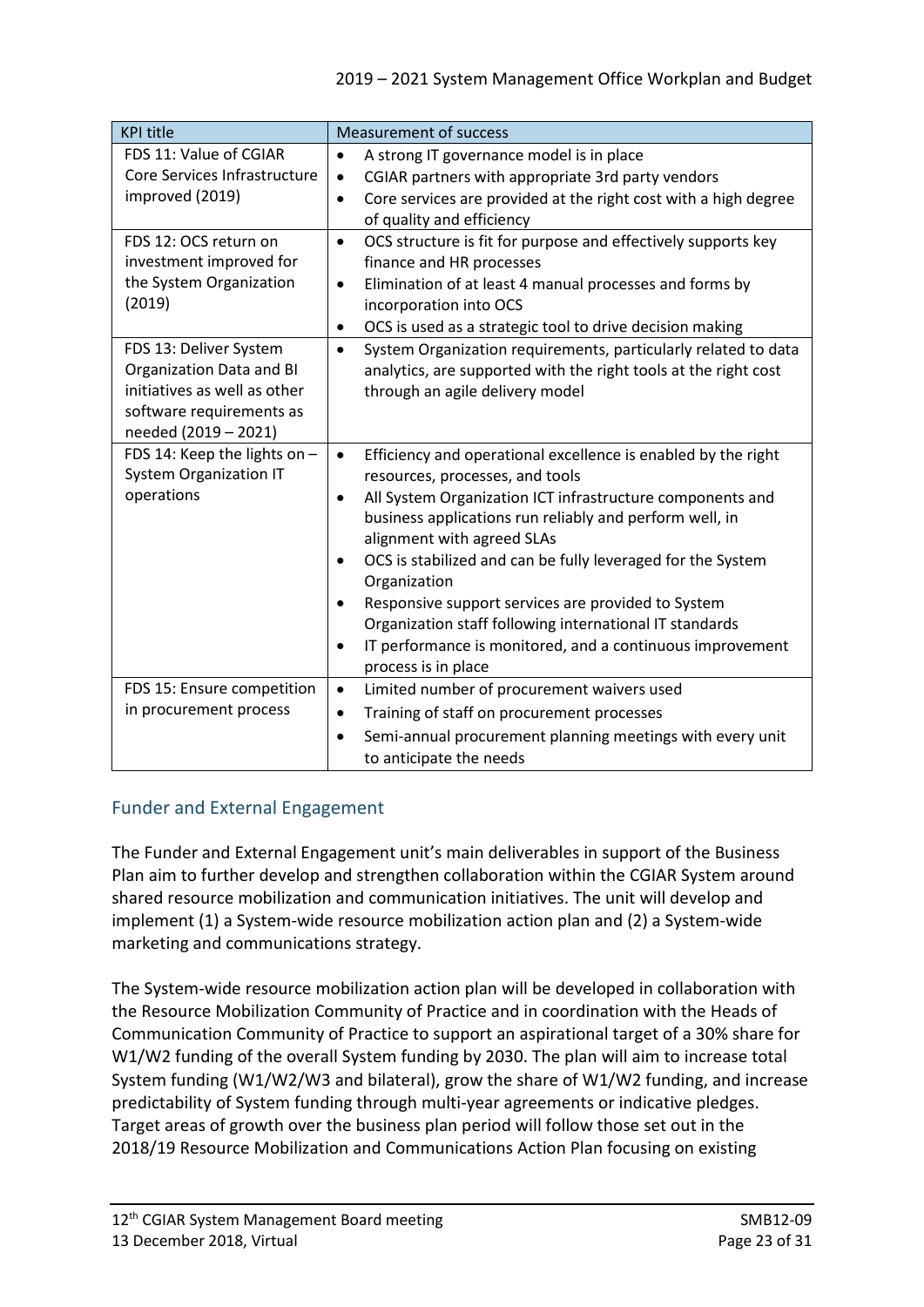System Council Funders, partners of System Council Funders, lapsed funders, new markets, and new mechanisms including multi-donor funds.

The communications strategy will be developed in collaboration with the CGIAR Heads of Communication Community of Practice to support resource mobilization efforts, further raise the profile of CGIAR, its Centers and programs, and create an enabling environment for the implementation of the Business Plan. The strategy will promote the new CGIAR narrative, food systems, the five global challenges and the five transformations, featuring the work of Centers and programs and platforms as evidence of progress towards these goals. It will include a profile-raising marketing campaign, one major CGIAR-wide publication every planned three-year business cycle, CGIAR participation at high-level global events, media outreach plans, and communications around the proposed 2020 General Assembly of Centers and inaugural CGIAR Partnership Forum.

| c, refrommance marcators                                                                                                                                                         |                                                                                                                                                                                                                                                                                                                                                                                                                                                                                                                                                  |  |
|----------------------------------------------------------------------------------------------------------------------------------------------------------------------------------|--------------------------------------------------------------------------------------------------------------------------------------------------------------------------------------------------------------------------------------------------------------------------------------------------------------------------------------------------------------------------------------------------------------------------------------------------------------------------------------------------------------------------------------------------|--|
| <b>KPI title</b>                                                                                                                                                                 | <b>Measurement of success</b>                                                                                                                                                                                                                                                                                                                                                                                                                                                                                                                    |  |
| 2019 - 2021 Business Plan and Steady State KPIs                                                                                                                                  |                                                                                                                                                                                                                                                                                                                                                                                                                                                                                                                                                  |  |
| FEE 1: Increased volume of<br>pooled W1/W2 funding from<br>current funders (bilateral,<br>multilateral and foundation)<br>(2019 - 2021) (Actions 2.1,<br>5.1)                    | Increase for W1/W2 inflation, i.e. USD 4.4 million in 2019,<br>$\bullet$<br>USD 3.3 million in 2020, and USD 5.5 million in 2021<br>Increased W2 funding for additional research initiatives (extra<br>$\bullet$<br>CRP/PTF funding), i.e. USD 5.0 million annually over 2019 -<br>2021<br>Increased W1 funding for Center alliances and special<br>٠<br>initiatives, i.e. USD 3.0 million in 2019, USD 5.0 million, and<br>USD 7.0 million in 2021<br>At least 1 new multi-year agreement from current funders<br>$\bullet$<br>over 2019 - 2021 |  |
| FEE 2: Increased volume of<br>pooled W1/W2 funding from<br>new or lapsed funders<br>(bilateral, multilateral,<br>foundation and private<br>sector) (2019 - 2021) (Action<br>2.1) | Increased W1/W2 funding from new or lapsed funders, i.e.<br>$\bullet$<br>USD 15 million in 2019, USD 20.3 m in 2020, and USD 25.9 m<br>in 2021<br>At least 1 multi-year agreement from new or lapsed funders<br>٠<br>over 2019 - 2021<br>At least 1 new financing mechanism developed over 2019-<br>$\bullet$<br>2021                                                                                                                                                                                                                            |  |
| FEE 3: Deepened<br>collaboration with private<br>sector (2019 - 2021) (Action<br>6.2)                                                                                            | At least 1 new high-level partnership with select global<br>$\bullet$<br>private sector actors each year<br>Established and well-functioning Private Sector Community of<br>$\bullet$<br>Practice                                                                                                                                                                                                                                                                                                                                                |  |
| FEE 4: Creation of new<br>multilateral development<br>bank (MDB) cooperation<br>platform(s) (2019 - 2021)<br>(Action 6.3)                                                        | CGIAR research integrated with MDB operations from design<br>$\bullet$<br>to implementation and M&E<br>Demonstrably strengthened partnerships with national<br>$\bullet$<br>governments through MDB investment portfolios<br>Greater impact of CGIAR research and presence on the<br>٠<br>ground through three MDB partnerships over the Business<br>Plan 2019-2021<br>Overall increase in MDB investments in W1/W2<br>٠                                                                                                                         |  |
| FEE 5: Increased<br>collaboration on System-                                                                                                                                     | Communication strategy developed in collaboration with<br>$\bullet$<br><b>CGIAR Heads of Communication Community of Practice</b>                                                                                                                                                                                                                                                                                                                                                                                                                 |  |

Key Performance Indicators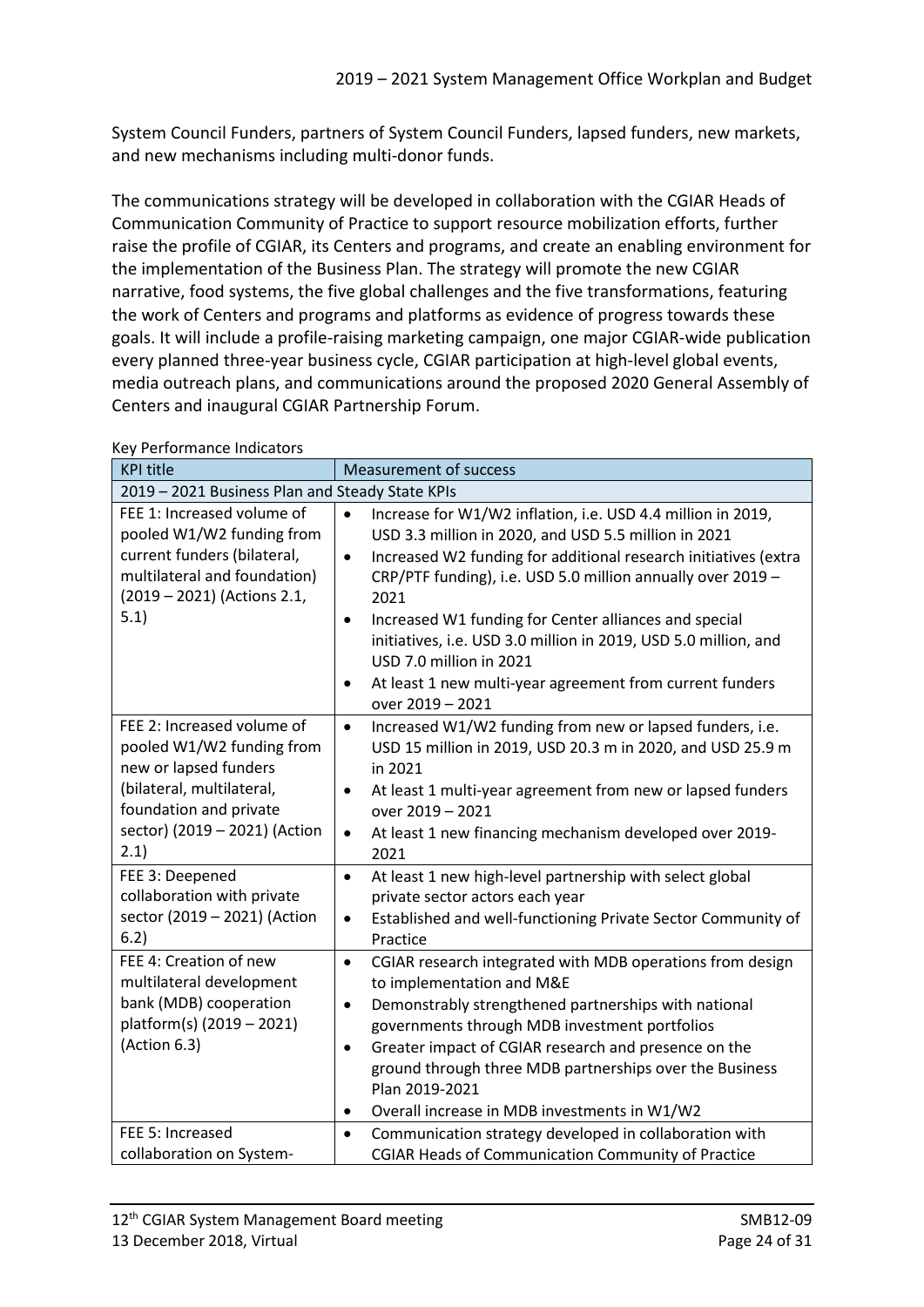| <b>KPI title</b>                                                                                                                                                                            | <b>Measurement of success</b>                                                                                                                                                                                                                                                                                                                                                                                                                                                                     |
|---------------------------------------------------------------------------------------------------------------------------------------------------------------------------------------------|---------------------------------------------------------------------------------------------------------------------------------------------------------------------------------------------------------------------------------------------------------------------------------------------------------------------------------------------------------------------------------------------------------------------------------------------------------------------------------------------------|
| wide communication<br>initiatives to support<br>resource mobilization<br>resulting in increased W1/W2<br>funding and raising CGIAR<br>brand profile (2019 - 2021)<br>(Action 2.1, 6.2, 9.1) | Communication strategy published and disseminated<br>٠<br>CGIAR Centers and CRPs demonstrably sharing responsibility<br>$\bullet$<br>for implementing the Communication strategy<br>Communication strategy aligned to overall W1/W2 growth<br>$\bullet$<br>targets over 2019 - 2021 cycle                                                                                                                                                                                                         |
| FEE 6: Fully implemented<br>2018-2019 System-wide<br>resource mobilization action<br>plan (2019) (Action 9.2)                                                                               | Overall increase in total System funding (W1/W2/W3 and<br>$\bullet$<br>bilateral)<br>Share of W1/W2 funding for CGIAR portfolio maintained at<br>٠<br>20%<br>Overall increase in funding stability and predictability through<br>$\bullet$<br>multi-year agreements or indicative pledges                                                                                                                                                                                                         |
| FEE 7: CGIAR's Partnership<br>Forum contributes<br>meaningful input into the<br>delivery of an agreed '2030<br>Plan' (2020) (Action 10.1)                                                   | In 2020 - the Partnership Forum Co-Chairs (a representative<br>$\bullet$<br>of Centers and a representative of Funders) are supported in<br>the delivery of a strategic agenda for the Partnership Forum<br>that contributes to the development of the '2030 plan'<br>In 2021 - the relevance of the Partnership Forum as a<br>$\bullet$<br>strategic forum is confirmed by the adoption of a 2030 Plan<br>that takes up topics incorporated from outcomes of the<br>inaugural Partnership Forum. |

## Legal and Office Services

Legal and Office Services has a broad mandate covering responsibilities including building maintenance and security, diplomatic protocol, human resource management, and general legal support and compliance.

During the Workplan cycle, Office Services will be focusing on the improvement of SMO policies, procedures, processes, and tools to ensure the smooth and efficient day-to-day running of the basic operations of the System Organization.

In the area of HR, people management is a key component of the SMO's business plan and strategy. The KPIs highlighted below focus on addressing the concerns of multiple stakeholders, including gender equality and diversity, and strengthening internal operations and transition management. Beyond the current business cycle, SMO HR priorities will be driven by a proposed CGIAR People Management Strategy, which will anchor people management across the System and inform development of Center and SO annual workplans. Much of the HR work to be done during the 2019 – 2021 business cycle is steady-state. The SMO's HR objectives focus on four main areas: Recruitment and Selection; Effective Employment Relations; Performance Management; and Compensation Management.

The general law and compliance work will continue with the establishment of a System-wide repository for policy related documents and a focus on the implementation of uniform templates for transactions, supporting units with their policy work, and ensuring that all decisions and actions of the System Organization have a sound legal basis.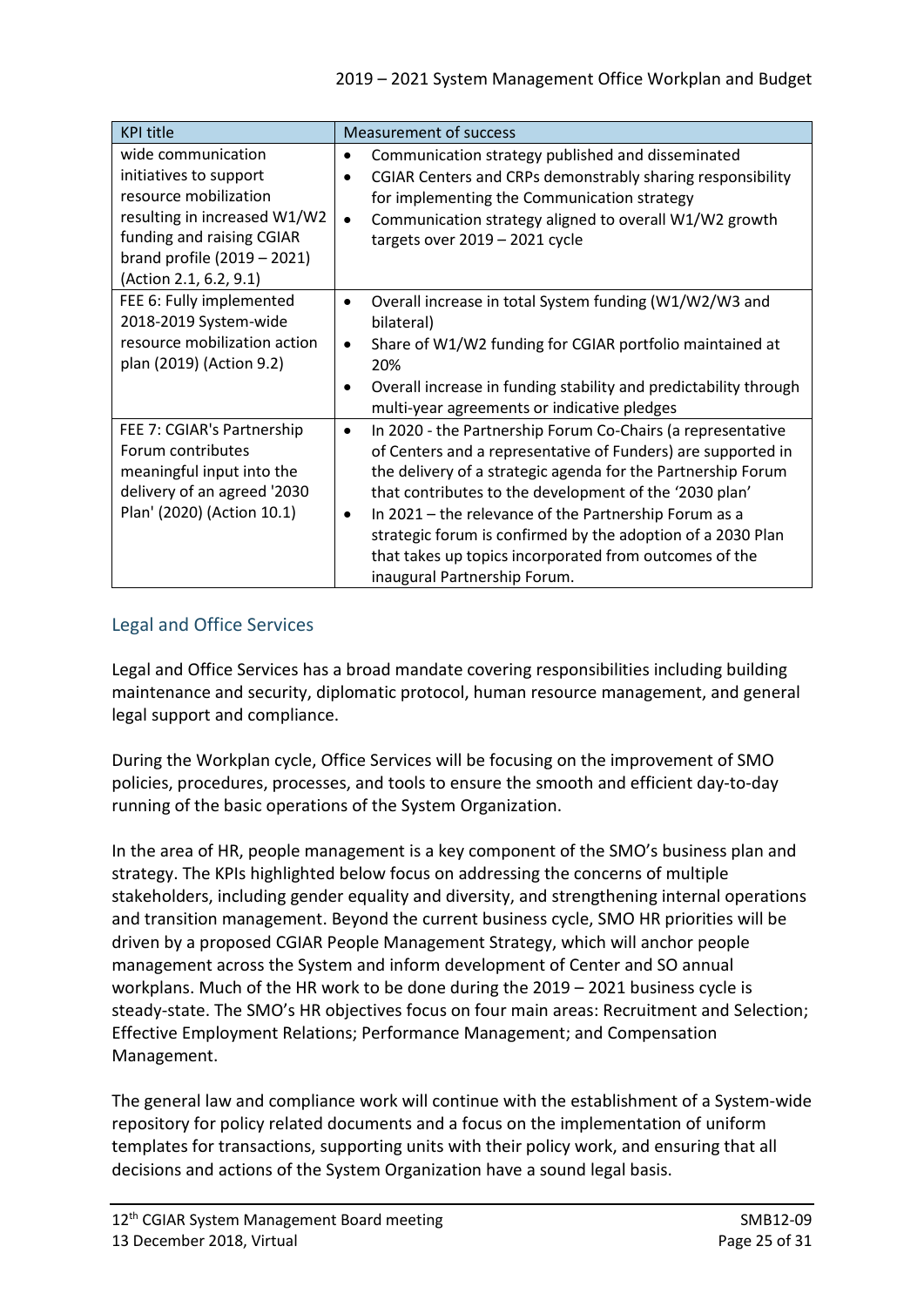| <b>KPI title</b>                                                                                                                                                                        | <b>Measurement of success</b>                                                                                                                                                                                                                                                                                                                                                                                                                                                                                                                                                                                                                                                                                                                    |  |
|-----------------------------------------------------------------------------------------------------------------------------------------------------------------------------------------|--------------------------------------------------------------------------------------------------------------------------------------------------------------------------------------------------------------------------------------------------------------------------------------------------------------------------------------------------------------------------------------------------------------------------------------------------------------------------------------------------------------------------------------------------------------------------------------------------------------------------------------------------------------------------------------------------------------------------------------------------|--|
| 2019 - 2021 Business Plan KPIs                                                                                                                                                          |                                                                                                                                                                                                                                                                                                                                                                                                                                                                                                                                                                                                                                                                                                                                                  |  |
| LOS 1: Office support and<br>services are delivered<br>efficiently (2019 - 2021)<br>(Action 2.3)<br>LOS 2: Development of a<br><b>CGIAR People Management</b><br>Strategy (2019 - 2020) | Office assets and records are managed according to policies,<br>$\bullet$<br>procedures, and processes<br>Appropriate processes and systems are in place to deliver<br>$\bullet$<br>logistical operations and resolve day-to-day administrative<br>and operational matters<br>Administrative support is coordinated efficiently<br>٠<br>Fit-for-purpose operational policies and procedures are<br>$\bullet$<br>identified, developed, and revised as necessary<br>All System Organization staff are periodically trained on office<br>$\bullet$<br>processes and procedures<br>Develop for System Management Board approval a common<br>$\bullet$<br>strategy that reflects a cohesive approach to people<br>management across the CGIAR System |  |
| (Action 4.1)                                                                                                                                                                            | Demonstrable System-wide progress in attracting,<br>٠                                                                                                                                                                                                                                                                                                                                                                                                                                                                                                                                                                                                                                                                                            |  |
| LOS 3: Common CGIAR<br>safeguarding policies,<br>guidelines, and tools are<br>adopted System-wide (2019<br>- 2021) (Action 4.2)                                                         | developing, and retaining talent against specific metrics<br>Supporting individual Center policies and practices alignment<br>$\bullet$<br>with an overarching CGIAR safeguarding framework<br>Strengthened System-wide reporting and accountability on<br>٠<br>safeguarding, gender parity, fraud, and risk management                                                                                                                                                                                                                                                                                                                                                                                                                          |  |
| LOS 4: Development of a<br><b>CGIAR Gender Equality,</b><br>Diversity, and Inclusion<br>Framework (2019 - 2021)<br>(Action 4.3)                                                         | A System-wide culture of gender equality, diversity, and<br>$\bullet$<br>inclusion is embedded in the workplace<br>A mechanism for measuring accountability across the System<br>٠<br>is developed                                                                                                                                                                                                                                                                                                                                                                                                                                                                                                                                               |  |
| LOS 5: HR and legal support<br>provided to the<br>establishment of the Rome<br>office and CGIAR Advisory<br><b>Services Shared Secretariat</b><br>(2019 – 2020) (Action 6.4)            | Successful transition management and minimal disruption to<br>٠<br>business continuity                                                                                                                                                                                                                                                                                                                                                                                                                                                                                                                                                                                                                                                           |  |
| Steady-state KPIs                                                                                                                                                                       |                                                                                                                                                                                                                                                                                                                                                                                                                                                                                                                                                                                                                                                                                                                                                  |  |
| LOS 6: Maintenance of a<br>functional and safe work<br>environment (2019 - 2021)                                                                                                        | Office building and working environment in Montpellier is<br>$\bullet$<br>maintained properly, functional, and safe for all who work or<br>visit                                                                                                                                                                                                                                                                                                                                                                                                                                                                                                                                                                                                 |  |
| LOS 7: System Organization's<br>actions are consistent with<br>its headquarters' agreement<br>$(2019 - 2021)$                                                                           | Contact with French authorities is properly maintained<br>$\bullet$<br>Relevant Notes Verbales are delivered within five business<br>$\bullet$<br>days of receipt of all necessary information                                                                                                                                                                                                                                                                                                                                                                                                                                                                                                                                                   |  |
| LOS 8: Staff are provided<br>safety and security support<br>$(2019 - 2021)$                                                                                                             | Staff are updated as quickly as possible based on the severity<br>٠<br>and urgency of any relevant local and international security<br>alerts<br>Building alarm and access cards are maintained appropriately<br>Contact with the security company, the fire brigade, the<br>٠<br>police, insurance companies and other entities as relevant is<br>maintained                                                                                                                                                                                                                                                                                                                                                                                    |  |

Key Performance Indicators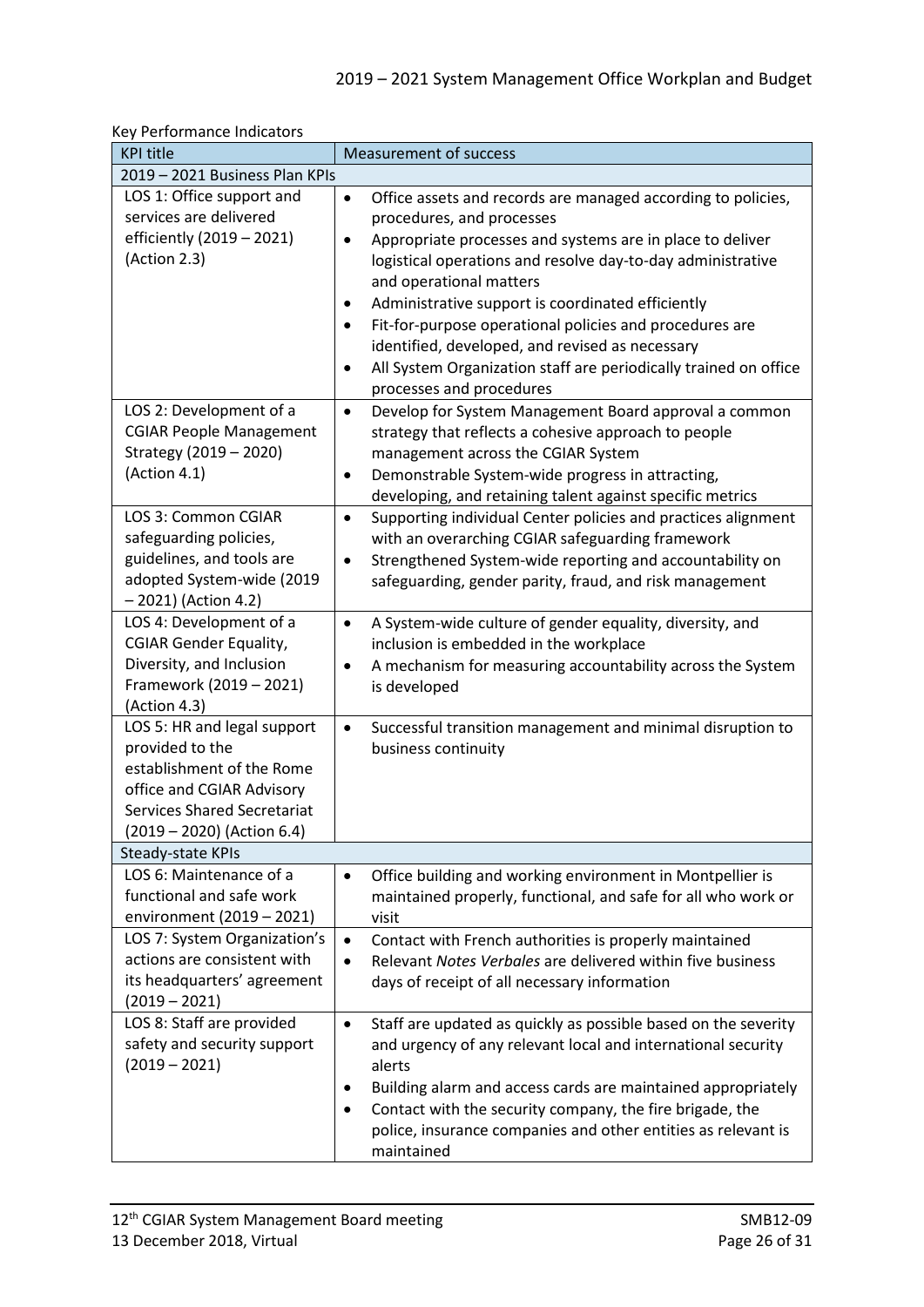| <b>KPI title</b>                                                                                           | <b>Measurement of success</b>                                                                                                                                                                                                                              |
|------------------------------------------------------------------------------------------------------------|------------------------------------------------------------------------------------------------------------------------------------------------------------------------------------------------------------------------------------------------------------|
| LOS 9: System Organization<br>HR operational capacity and<br>efficiency is strengthened<br>$(2019 - 2020)$ | Inconsistencies and bottlenecks in management and<br>$\bullet$<br>administration of employment terms and conditions are<br>addressed<br>HR information management is strengthened by utilizing<br>٠<br>technology to support efficiency in decision making |
| LOS 10: System Organization<br>HR is strengthened                                                          | HR practices follow international standards and best practices<br>for Recruitment and Selection; Effective Employment<br>Relations; Performance Management; and Compensation<br>Management                                                                 |
| LOS 11: System Organization<br>decisions and actions have a<br>sound legal basis                           | General law and compliance advice is provided in a<br>responsive and accurate manner                                                                                                                                                                       |

## Programs Unit

During the Business Plan cycle the unit will be focusing on continually supporting and improving the implementation quality of the existing CGIAR Research Portfolio while also exploring new thematic strategies and initiatives. Underpinning these activities is the creation of a strong program performance and reporting foundation against which program success and impact will be measured. Program performance management will include ensuring satisfactory reporting by CRPs and Platforms on their programs and activities, the creation of templates for annual work plans, budgets and annual reports; arranging adequate external reviewing processes, and synthetizing documents for system level reporting. This will be backstopped by the final design and implementation of a 12-point performance management strategy. The development of a Management Information System for system reporting and new performance management standards relevant to entry into the new portfolio, will be key factors.

The unit will also be key in the creation/elevation of the Gender Equality Platform during 2019 with full operation in 2020 and the implementation of new strategies in areas such as crop breeding, anti-microbial resistance, climate change, rapid response, biofortification, landscape, and Dry Arc.

Finally, the Program Performance unit will play a key role in facilitating the development of a 2030 Plan – in particular in the creation of the next portfolio.

| <b>KPI title</b>                                                                                                            | <b>Measurement of success</b>                                                                                                                                   |  |  |  |  |
|-----------------------------------------------------------------------------------------------------------------------------|-----------------------------------------------------------------------------------------------------------------------------------------------------------------|--|--|--|--|
| 2019 - 2021 Business Plan KPIs                                                                                              |                                                                                                                                                                 |  |  |  |  |
| PP 1: Successful<br>implementation of the<br>CGIAR portfolio over the<br>business plan period (2019 -<br>2021) (Action 1.1) | Satisfactory (full, according to template and accurately<br>evidenced) reporting by CRPs and Platforms on their<br>programs and activities.                     |  |  |  |  |
| PP 2: Creation/elevation of<br><b>Gender Equality Platform</b><br>(2019) (Action 1.2)                                       | Design and implementation arrangements of the Gender<br>٠<br>Equality Platform completed in 2019 for the Platform to<br>commence full operation in January 2020 |  |  |  |  |

### Key Performance Indicators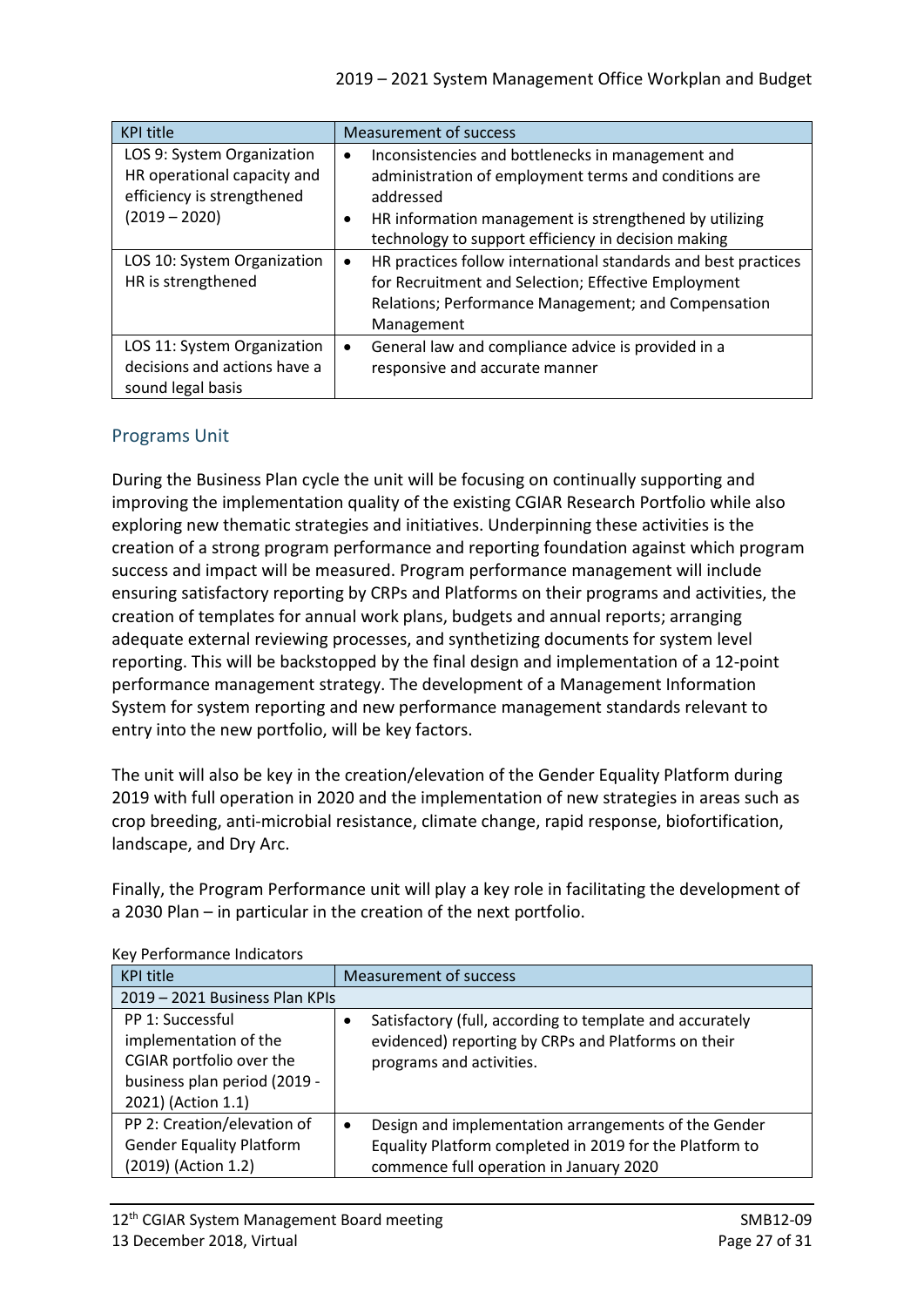| <b>KPI title</b>                                                                                                               | <b>Measurement of success</b>                                                                                                                                                                                                                                                                                                                                                                                                |  |  |  |
|--------------------------------------------------------------------------------------------------------------------------------|------------------------------------------------------------------------------------------------------------------------------------------------------------------------------------------------------------------------------------------------------------------------------------------------------------------------------------------------------------------------------------------------------------------------------|--|--|--|
| PP 3: Deepen the portfolio<br>through new thematic<br>strategies and initiatives<br>$(2019 - 2021)$ (Action 1.3)               | Active implementation of new strategies and projects to<br>$\bullet$<br>enhance current portfolio activities in a non-competitive<br>manner                                                                                                                                                                                                                                                                                  |  |  |  |
| PP 4: Successful<br>implementation of a 12-<br>Point Program Performance<br>Management Framework<br>(2019 - 2021) (Action 3.1) | Programs of Work and Budgets are submitted and reviewed<br>$\bullet$<br>according to agreed timeline<br>Annual Reports are submitted and reviewed according to<br>$\bullet$<br>agreed timeline<br>Results dashboard for the overall portfolio is functional and<br>$\bullet$<br>publicly accessible<br>CGIAR System Annual Performance Report reviewed,<br>$\bullet$<br>approved, and published according to agreed timeline |  |  |  |
| PP 5: Successful<br>implementation of Program<br><b>Performance Standards</b><br>(2019 - 2020) (Action 3.2)                    | First set of six Program Performance standards implemented<br>$\bullet$<br>mid-2020 in line with the entry phase for new portfolio<br>Ongoing management performance standards are actively<br>$\bullet$<br>implemented as part of the CRP/Platform proposal review<br>process                                                                                                                                               |  |  |  |
| PP 6: Facilitate the<br>development of a new<br>portfolio as a contribution to<br>the 2030 plan (2019 - 2021)<br>(Action 10.1) | Development of a 2030 Plan that reflects identified<br>$\bullet$<br>programmatic needs and resources                                                                                                                                                                                                                                                                                                                         |  |  |  |
| Steady-state KPIs                                                                                                              |                                                                                                                                                                                                                                                                                                                                                                                                                              |  |  |  |
| PP 7: CGIAR Research<br>Portfolio is monitored and<br>adjusted as needed (2019 -<br>2021)                                      | Necessary portfolio modifications are identified and made in<br>$\bullet$<br>a timely way according to clear criteria                                                                                                                                                                                                                                                                                                        |  |  |  |
| PP 8: Strong and collaborative<br>Science Community (2019 -<br>2021)                                                           | Successful Science Leaders meeting (and other iterative or<br>$\bullet$<br>focal interactions) highlighting collaboration, cooperation,<br>and capacity improvement                                                                                                                                                                                                                                                          |  |  |  |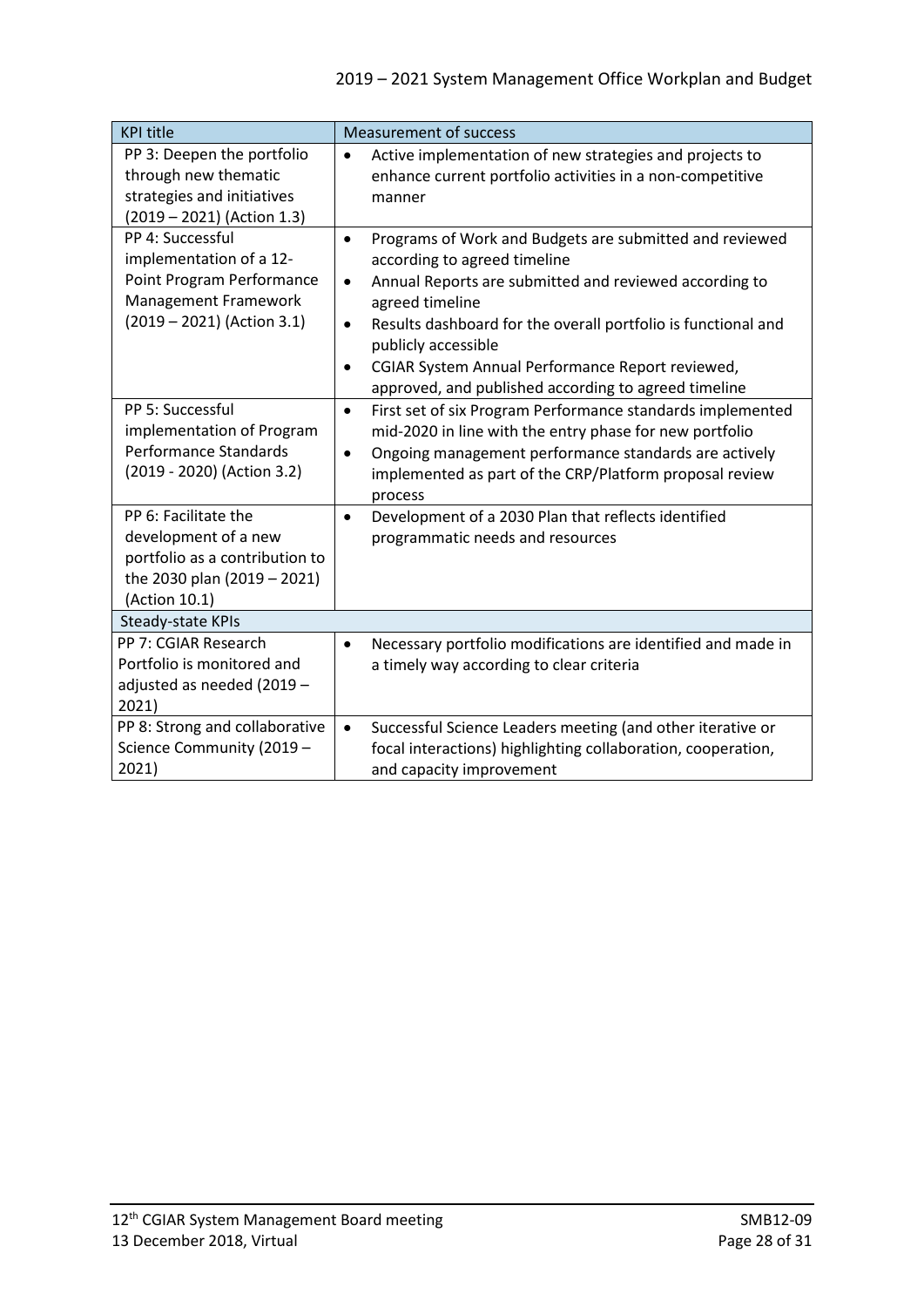# <span id="page-28-0"></span>Annex 4 – SMO Current Staff List (as of 30 November)

- Underlined items indicate ongoing vacant positions that are under recruitment.
- *Italicized items indicate positions requested as part of this Workplan.*
- Roles marked with '\*\*' are shared/System-facing capacity that deliver increased alignment (refer section 3 above, at 'Staff and Financial Resourcing 2019-2021')
- 1. Executive Director
	- 1.1. Executive Assistant to the ED and SMB Chair
	- 1.2. *Special Projects Support*
- 2. Director, Board and Council Relations
	- 2.1. Assistant
	- 2.2. Deputy Director
		- 2.2.1. Senior Associate
	- 2.3. Board and Council Relations Manager
		- 2.3.1. Meetings and Events Associate
- 3. Director, Funder and External Engagement
	- 3.1. Deputy Director
	- 3.2. Assistant
	- 3.3. Funder Engagement Officer
	- 3.4. *Funder Engagement Senior Associate/Officer*
	- 3.5. Senior Manager, Communications 3.5.1.Senior Associate, Communications
- 4. Director, Finance
	- 4.1. Assistant
	- 4.2. Finance and Reporting Manager
		- 4.2.1.Senior Finance Associate
	- 4.3. Donor and Trust Fund Support Manager
	- 4.4. Finance and Accounting Officer
	- 4.5. Financial Accounting Associate
	- 4.6. ICT Business Partner
		- 4.6.1.Senior Associate, ICT
		- 4.6.2.Senior Associate, Business Analyst
		- 4.6.3.Global Applications Officer
- 5. Director, Legal and Office Services
	- 5.1. Senior Legal Officer
	- 5.2. *Ethics and Risk*
	- 5.3. HR Officer
		- 5.3.1. Assistant, Human Resources
	- 5.4. Office Services Associate
	- 5.5. \*\* *CGIAR Gender, Diversity, and Inclusion Business Partner – Dual report to HR CoP convener*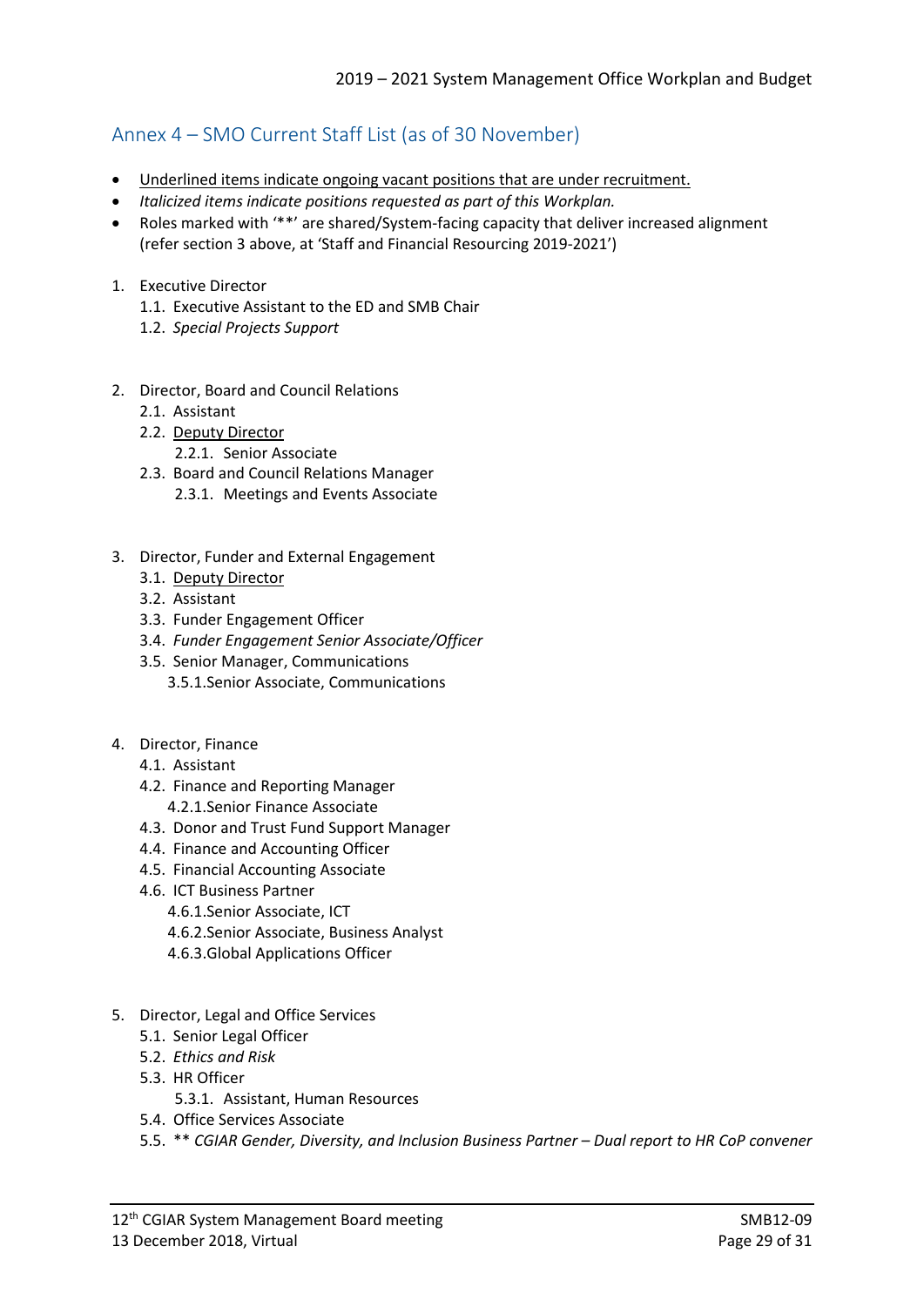### 6. Director, Programs

- 6.1. Assistant
- 6.2. Senior Advisor
- 6.3. Results and Program Performance Manager
- 6.4. Senior Officer
- 6.5. *Senior Social Scientist*